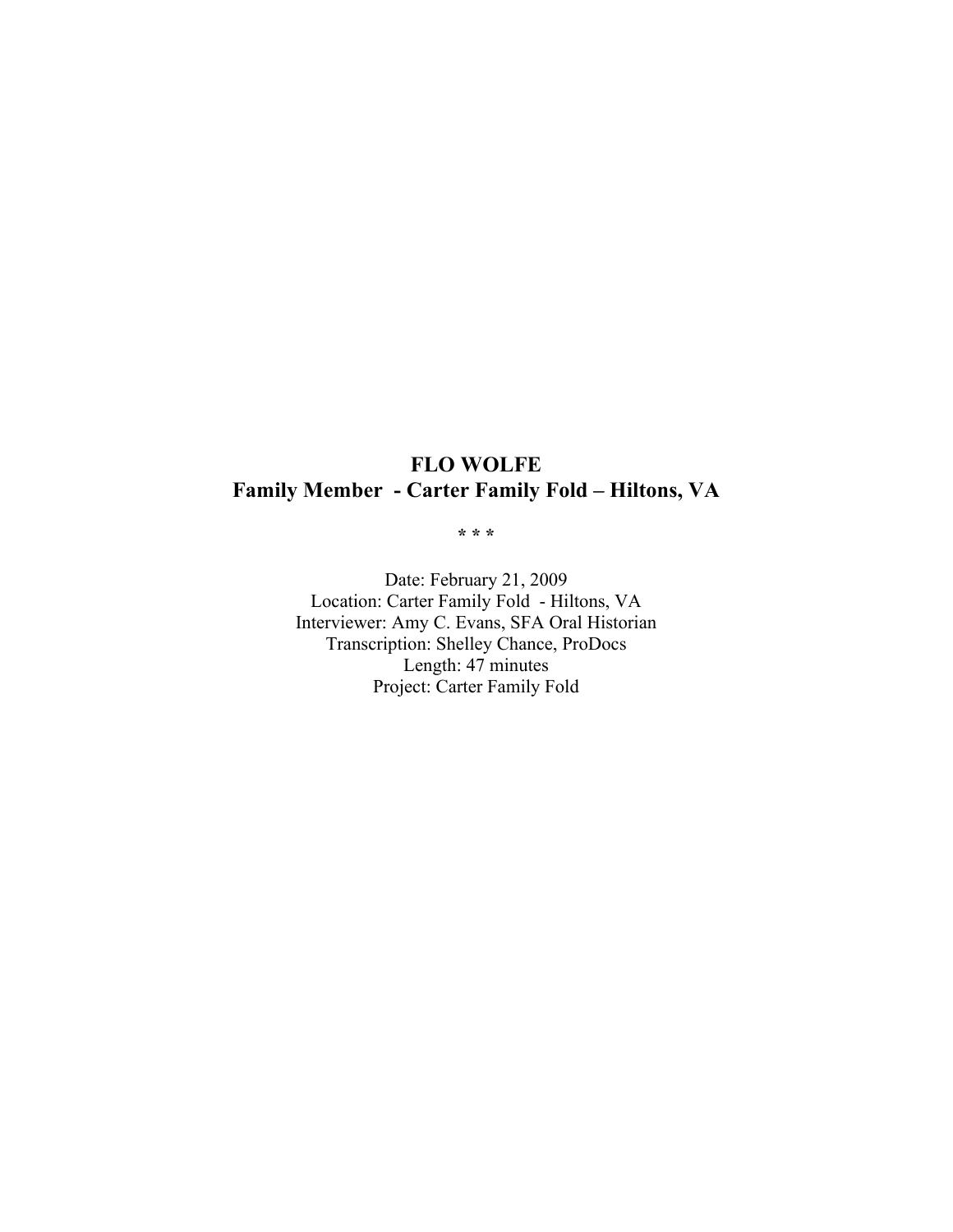# **[Begin Flo Wolfe-1 Interview]**

# **00:00:02**

**Amy Evans:** This is Amy Evans for the Southern Foodways Alliance on Saturday, February 21, 2009. And I am at the Carter Family Fold in Hiltons, Virginia, in the music room with Flo Wolfe. And Flo, if you wouldn't mind saying your name and how you fit into the Carter Family for me, please?

# **00:00:19**

**Flo Wolfe:** Okay. My full name—my full name is Nancy Flo Miller Wolfe. I'm Gladys Carter Miller's daughter. I'm A.P. and Sara Carter's oldest grandchild.

**AE:** And would you mind sharing your birth date also?

**00:00:36**

**00:00:32**

**FW:** I was born August 30, 1938.

**00:00:39**

**AE:** And I have—you made an entry in this cookbook also, *Grazing Along the Crooked Road*, and I read a little bit in there, I think an interview with you about talking about that your Uncle Joe [Carter, son of A. P. and Sara Carter] lived with y'all for a long time.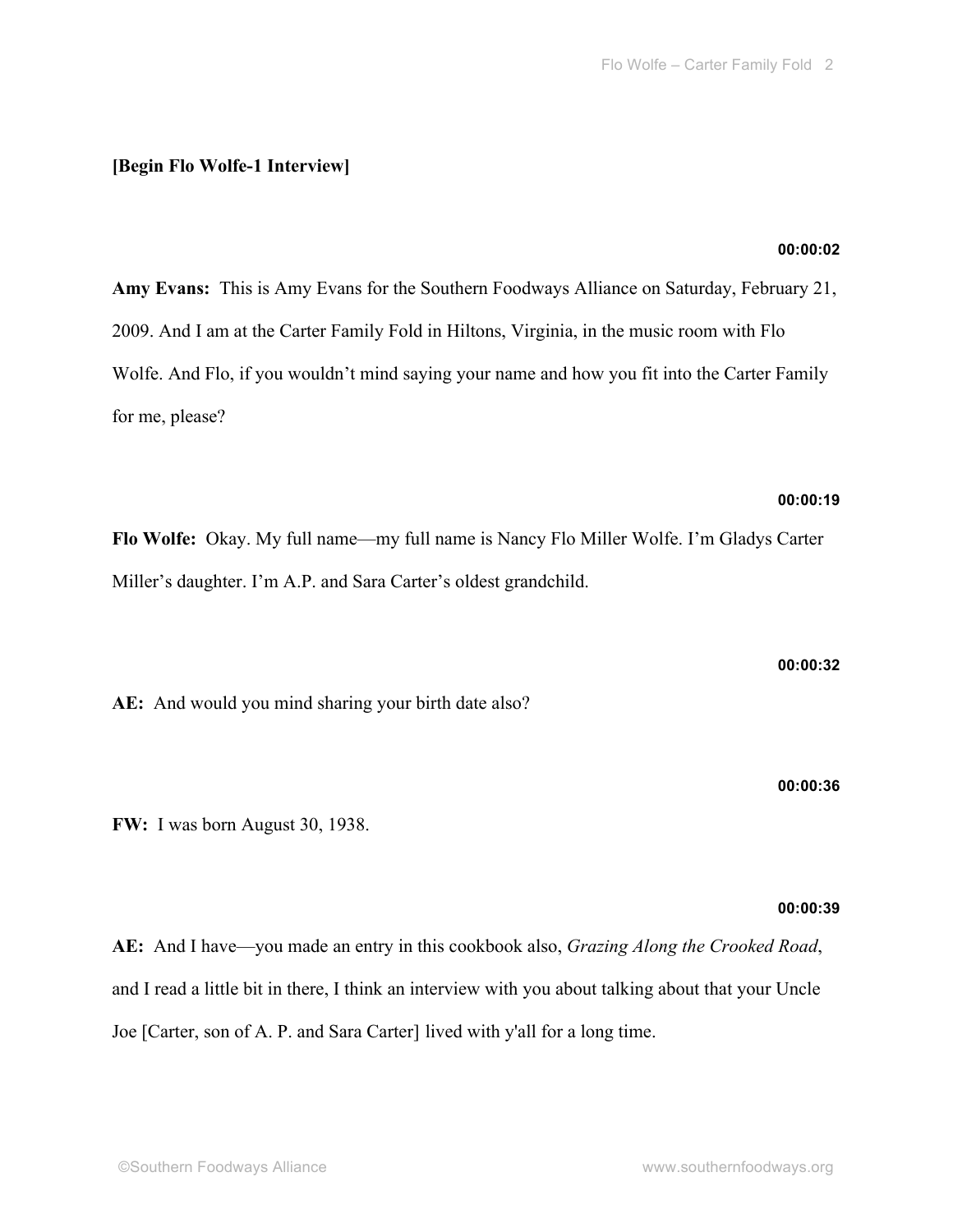#### **00:00:51**

**FW:** Yes. After A. P. and Sara separated, well, when Mother [Gladys Carter Millard] and Daddy [Milan Millard] first got married, we lived in Mendota [Virginia], and when I was about two years old, we moved back to the home place. A. P. wanted Mother to move back so she could help tend to him and [her younger brother] Joe. So I lived in the house with Joe until he went into the Navy, and then when he come back from the Navy, he lived in the house with us until—well he went—he went to California for about three months, and then he lived back with us until he got married. So I grew up with Joe, and it was quite an adventure. I'll tell you. He he liked to—he liked to aggravate you.

**00:01:35**

**AE:** Yeah, I understand y'all got into some trouble together.

#### **00:01:38**

**FW:** Lots of it. Lots of trouble. He—he—or are you talking about the hog killing? Oh, yes. Of course we killed hogs every year, and I don't know if you're familiar with it or not, but you got a lot of the fat off of the intestines to go into the lard. So when you first kill a hog, for a long time after it's dead these intestines sort of wiggle and move around for quite a while. So Joe got the idea to get some little sharp sticks and punch holds in the intestines. Of course I was right in there with him. Now Mother really got onto us because it ruined her lard. And we punctured the intestines and let that get out in the meat.

**00:02:19**

**AE:** I imagine y'all only did that once.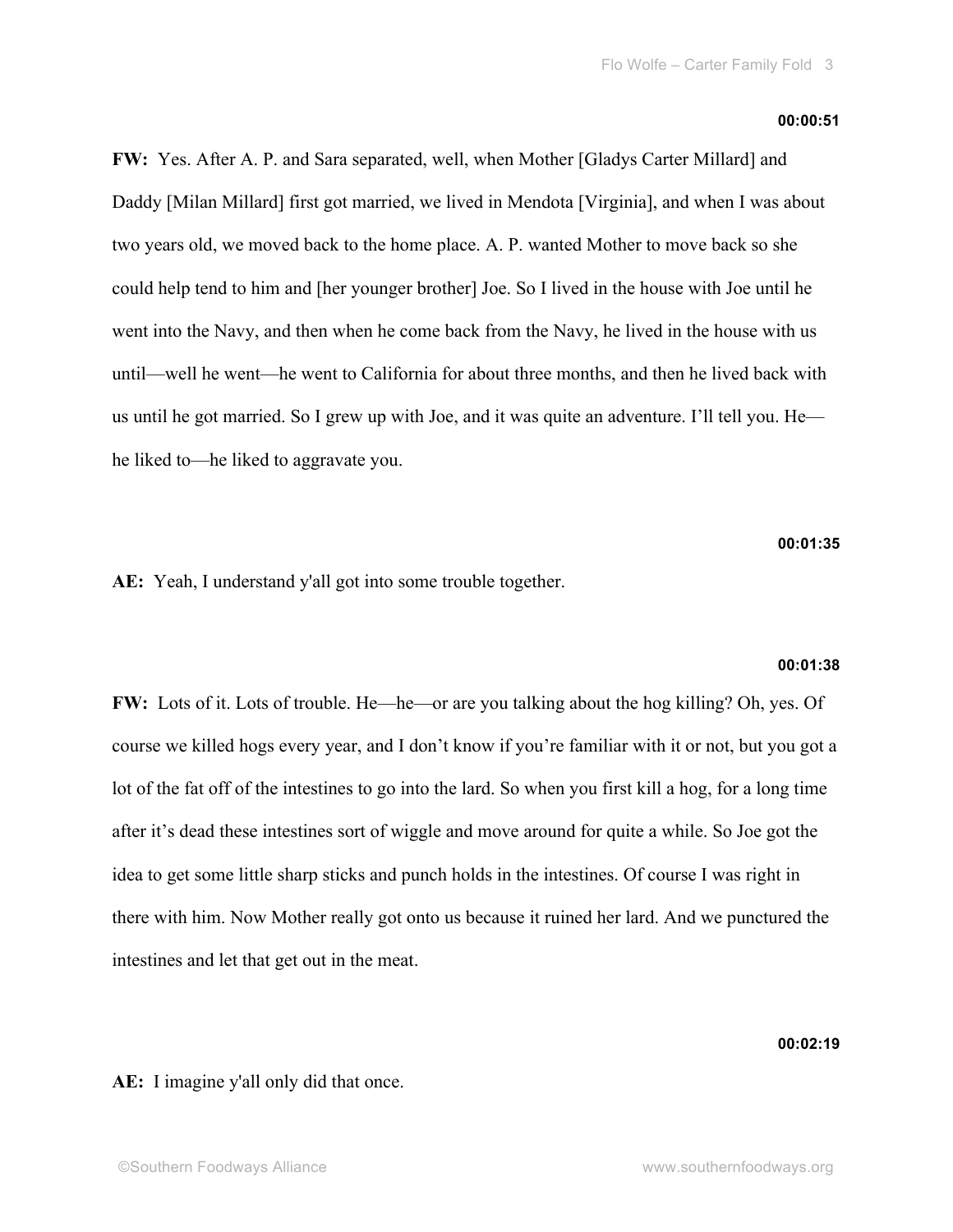#### **00:02:20**

**FW:** We never did that again. And he loved—loved to aggravate my cats. I know one time he caught two of my cats, tied their tails together and hung them up across the clothesline, and they fit and fit and fit. And then one time he got a big old wharf rat and tied it to my cat's tail—about scared the life out of that cat. It would run and run and look back and see that rat and take off again. And then he got a man's handkerchief and tied strings on all the corners sort of like a little parachute and tied that to the cat's tail. When the cat started running, that handkerchief would open up like a parachute. That scared the cat too. He—he was—he was very mischievous.

**AE:** A little troublemaker?

**00:03:07**

**00:03:06**

**FW:** Yeah.

## **00:03:06**

**AE:** So if we could back up and talk about your grandparents, A.P. and Sara, and what you remember about them?

## **00:03:12**

**FW:** Well when I was born, I had nine grandparents. I had four regular grandparents and five great-grandparents. I do not remember Grandpa Dougherty, Sara's father. I have no memory of him. But I remember the others. And all four of the regular grandparents have given me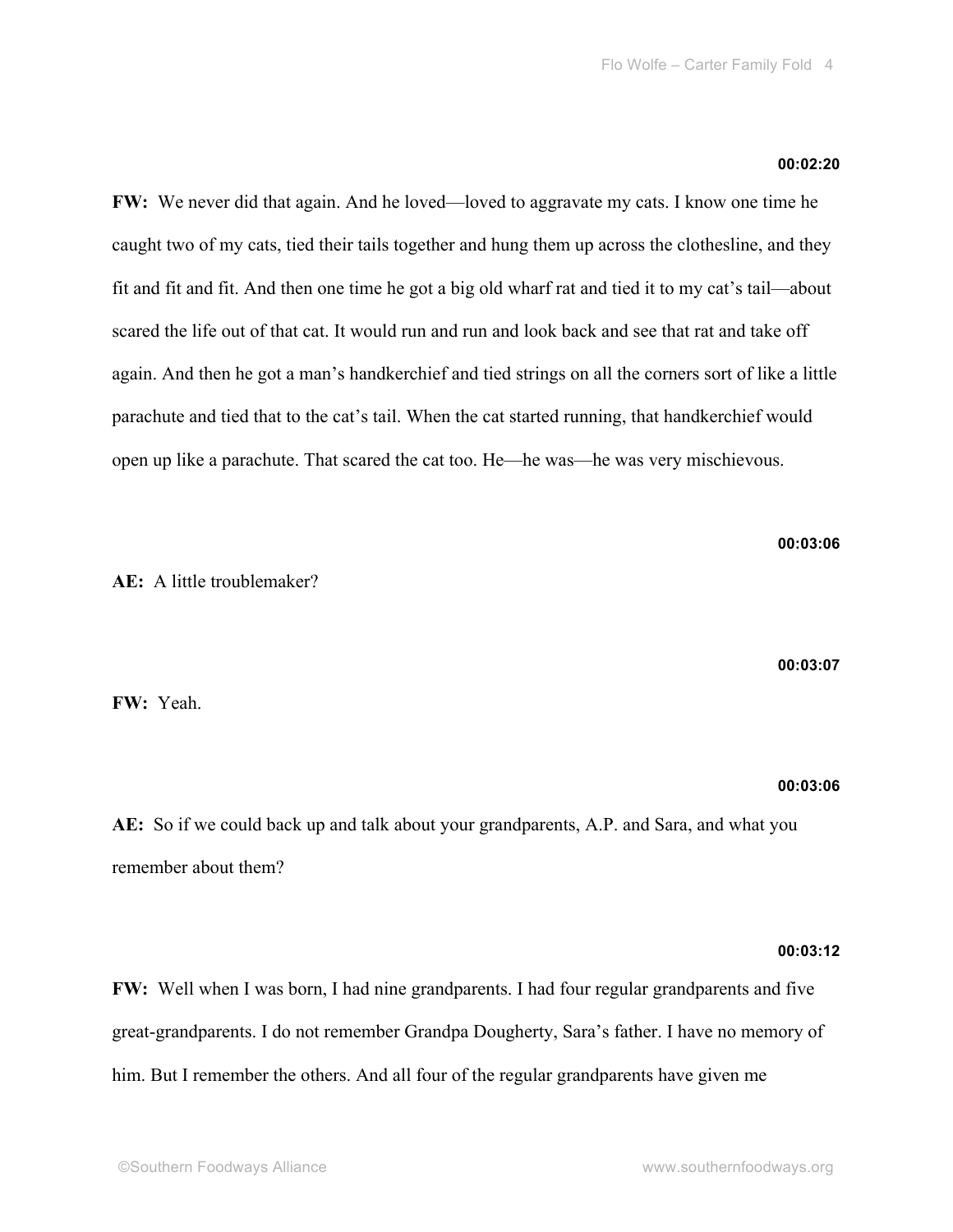spankings over the years. I deserved them, I guess, but they were very strict. But I distinctly remember them spanking me for different occasions.

#### **00:03:41**

**AE:** And what do you remember about the music growing up?

## **00:03:45**

**FW:** Well I didn't pay a bit of attention to it; I really didn't. And I didn't think of them as being well known or famous or anything until after Janette started having music, and people got to coming from all over the world, and then it finally dawned on me how important they were. Of course A. P. was done gone then and Sara was still around for a while, but I'm really not a music person. I can't carry a tune; I can't sing, and I don't even know if anybody else is in tune. All I go by is the words; if I can understand the words, I enjoy the songs.

#### **00:04:20**

**AE:** So can you describe to me the personalities that were—of Sara and A. P.?

#### **00:04:26**

**FW:** Well they were—they were very—very likeable and A. P. was a very religious guy. You didn't eat a bite of food unless somebody blessed the table, and he read a lot, even though he only went to the third grade in school. He loved to read. He'd get me on his lap and read the Bible to me when I was very little. And he liked—he loved animals; he had cows. He had Muscovy ducks; he had some horses. You know he—he liked things like that. He liked the farmland. He raised some tobacco and, as a matter of fact, when—when A. P. died, he left his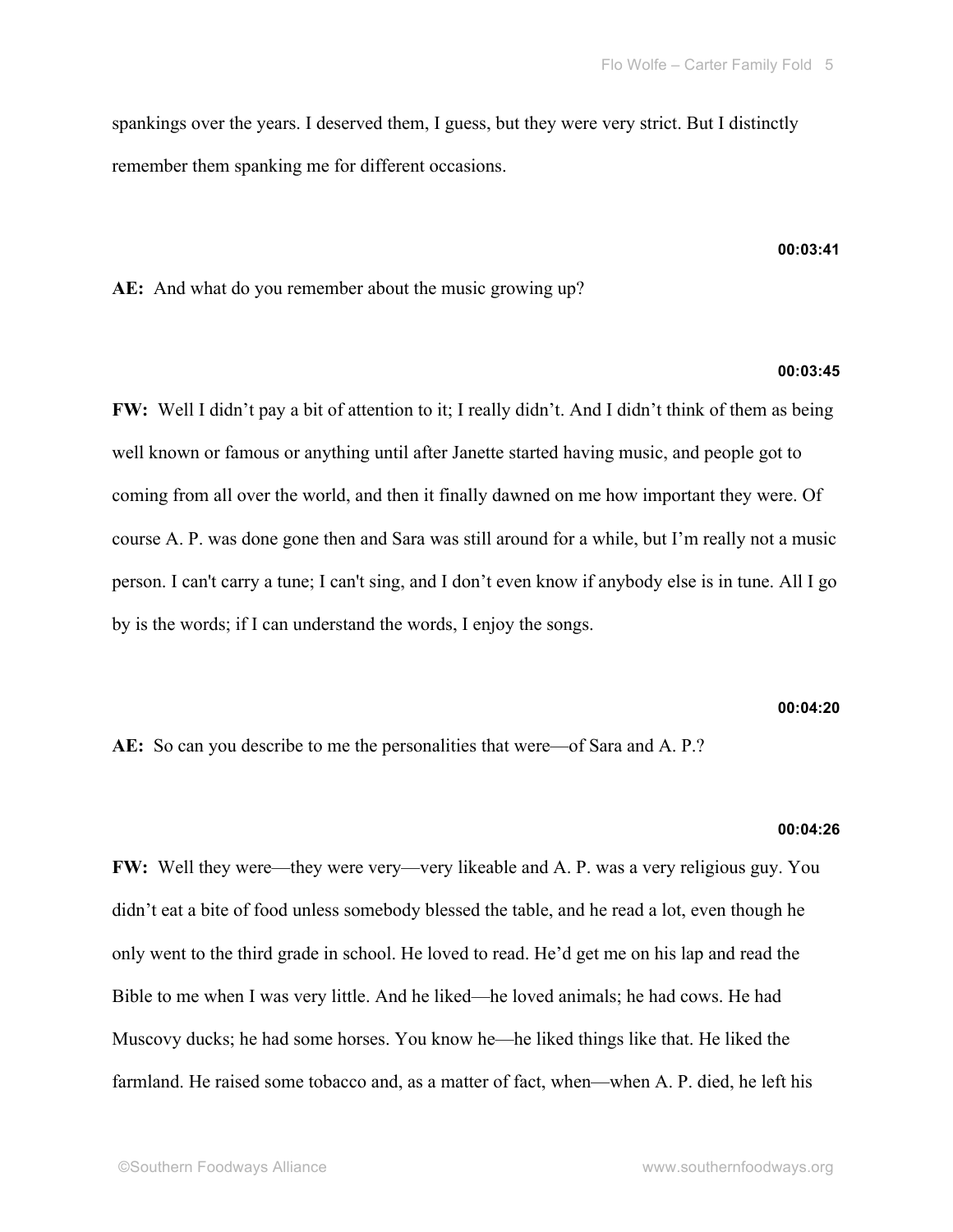little farm over the Little Valley to my mother, and then we she passed on. We inherited it and my husband [John] is still farming A. P.'s little farm.

## **00:05:19**

**AE:** Yeah, I understood that A. P. acquired quite a lot of acreage over the years.

## **00:05:23**

**FW:** Yeah, he—he liked to buy land. I know when he passed away he left land to—to Janette and Joe and all of them. He really did; he had different little spots of land around.

**AE:** And what does your husband farm on that land today?

## **00:05:39**

**00:05:35**

**FW:** Well all we do now is we've got cows over there, and we have the hay, and once in a while he'll put corn out over there. We used to raise tobacco but we—we've given that up now that we're older.

#### **00:05:53**

**AE:** So what does—what—did your mother talk about her growing up years at all—about A. P. and Sara?

**00:06:01**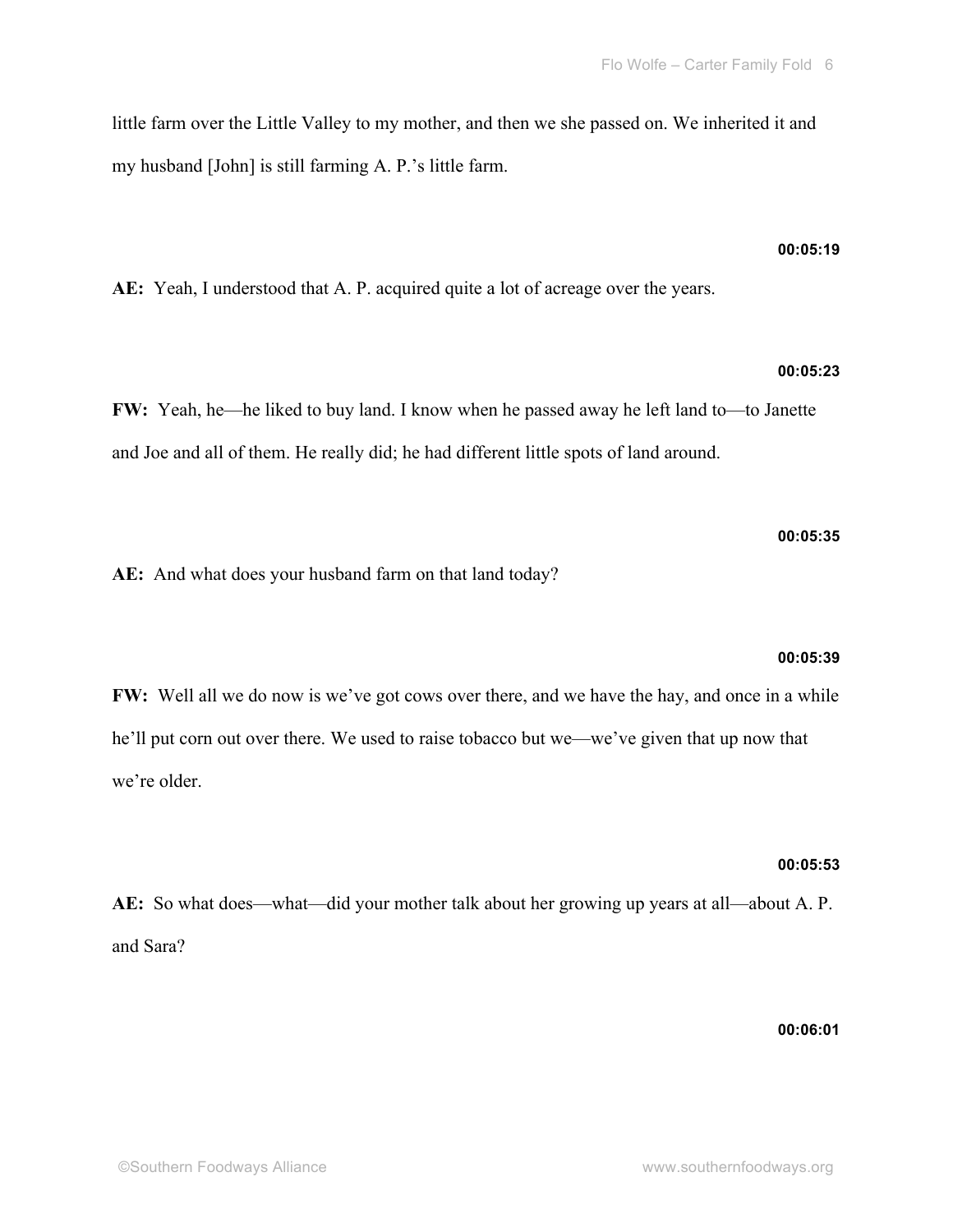**FW:** Well she's—you know, she—or I guess, you know, everybody had a pretty hard time, but she talks about, you know, she was the oldest of them and—and she tried to tend to all of them. Of course, you know, A. P. and Joe lived in the house with her, and it seemed like she always had a lot of company, a lot of music people, you know, to drop in and stay and spend the night and—. But and Mother, she helped with the farm work. She was—you know, she'd get out and work in the fields like everybody else and—and Mother sewed a lot. She would—she's a good seamstress and she was a good cook, and she'd can and freeze and put up stuff and—but she never pursued the music. She could—Mother could sing and she could play the guitar a little bit and the Autoharp. As a matter of fact, I've got her Autoharp up at the house but she never did she—she mostly tended to the kids and kept the home front a-going.

## **00:07:04**

**AE:** Did she tell—like telling the story about going up to New York with A. P. and Sara and and—?

#### **00:07:12**

**FW:** Yeah, I remember talking about that, and that was quite an experience for her and—and she said she earned some money. I think—what did she do? Going get somebody's cows is the reason I reckon. She had a little money to spend, but I think they had car trouble and had to spend all their money the time they got there and—and said Mrs. [Monique] Peer [wife of Victor talent scout and record producer Ralph Peer], while they was doing the music, she took Mother around to show her everything you know. And Mother said she was—really wish she had bought her something to eat but **[***Laughs*]—but she didn't and she said no sooner than they got paid and got ready to leave New York, no sooner than they got out of that town they found them a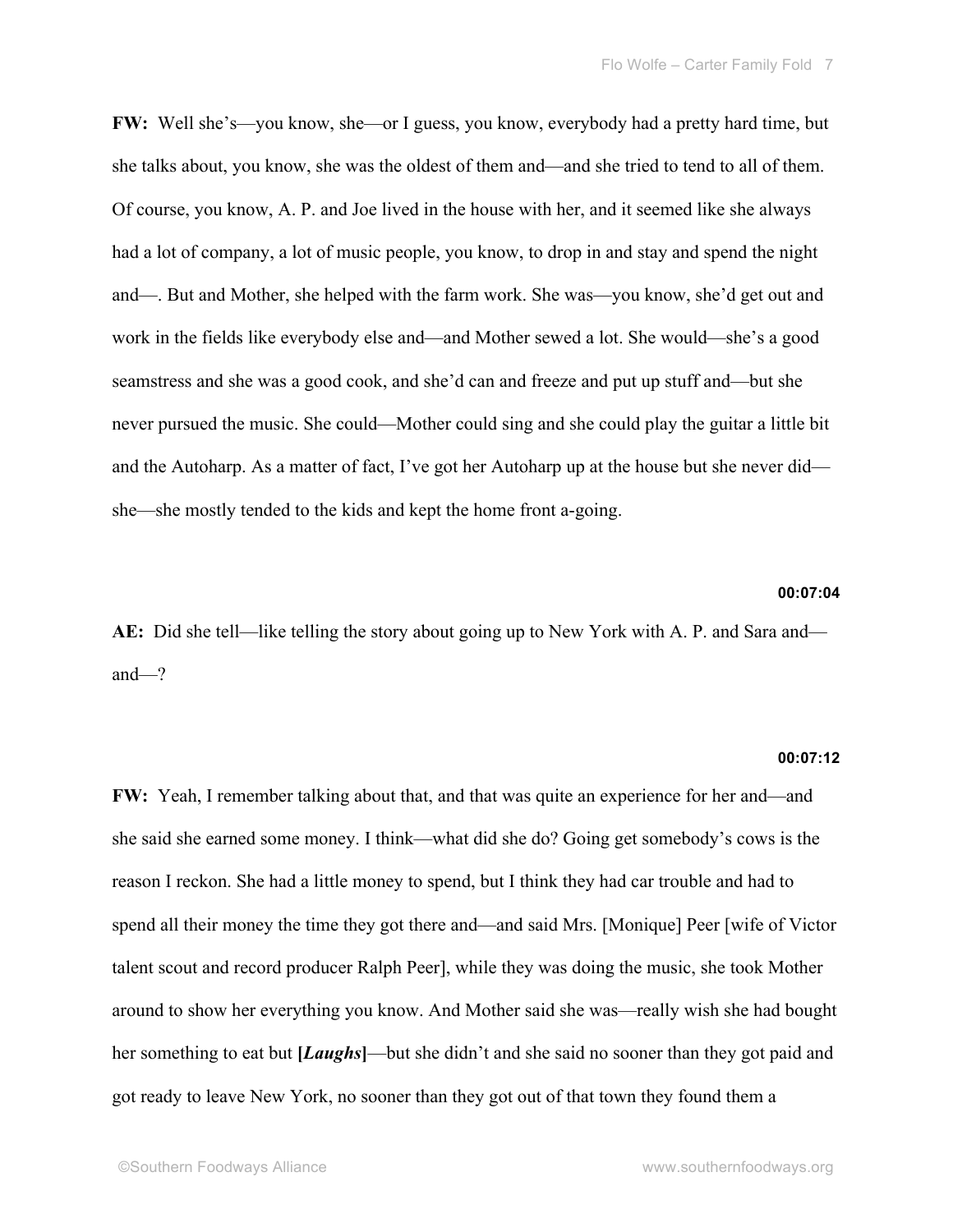hamburger joint and all of them got them something to eat. And she said one time when she was up there, I don't know if it's the same time or not, they left her in the motel room to watch Helen. Helen was the baby. And while the rest of them was doing music and—and Mother said she had never been around a colored person before, and this colored maid come into clean up the room and Mother said she was really scared. She was afraid they'd steal that baby or something. She was left there to watch the baby while they did their thing.

#### **00:08:25**

**AE:** So growing up—I mean all the people that I've talked to today, you know, you just kind of—and you said even earlier that, you know, when the music is in your family you just kind of take it for granted, but this area—I mean in addition—in addition to the Carter Family and the importance of the Carter Family, it's just a way of life here and—and can you talk a little bit about how food and—and music are so intertwined in—in just daily life here in the mountains?

#### **00:08:49**

**FW:** Well there's nearly everybody in this area is very good cooks, and when I was a kid growing up, nearly every woman that went to church would cook a—extra thinking maybe somebody would come home with them from church, you know. They didn't know—nobody knew where the preacher was going to go to eat, but they always had plenty of food on the table just in case somebody dropped in. And—and they—like I said, they all canned and put up made jellies, canned, and put up food and everybody killed hogs and things like that. You didn't have to go buy much at the store except maybe some coffee and flour and sugar and salt. Nearly everything else you raised.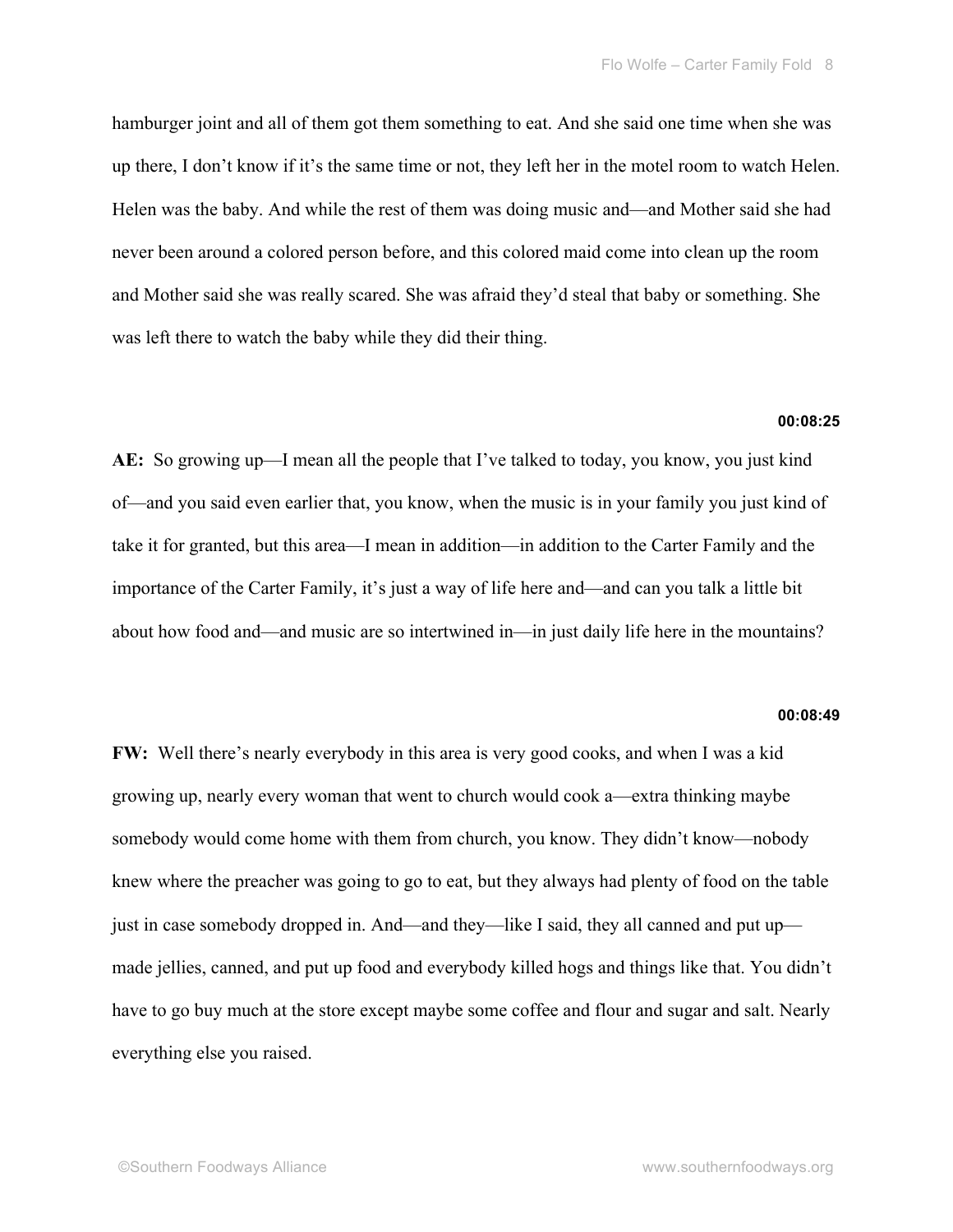#### **00:09:34**

**AE:** Tell me what you said earlier about Janette's macaroni and cheese.

#### **00:09:38**

**FW:** Oh, I said Janette could make the best macaroni and cheese. And my son-in-law, Bruce, that's the ones I've been helping today down with the propane; he said he could—he could recognize Janette's macaroni and cheese anywhere in the world. He—he'd know it anywhere he saw it and—and my family, a lot of us said well we remember Janette for her cooking instead of her music. That—you know, that's what impressed them most about it.

## **00:10:03**

**AE:** Do you have an idea of what makes her macaroni and cheese so special? Do you know the recipe?

### **00:10:06**

**FW:** No, I never asked for the recipe. I always just ate it and enjoyed it, but now she could really put it together. She really could.

## **00:10:14**

**AE:** I understand all the—I mean so many women in your family have to be good cooks, being the women in the family, but they also just sound like they're amazing homemakers.

**00:10:24**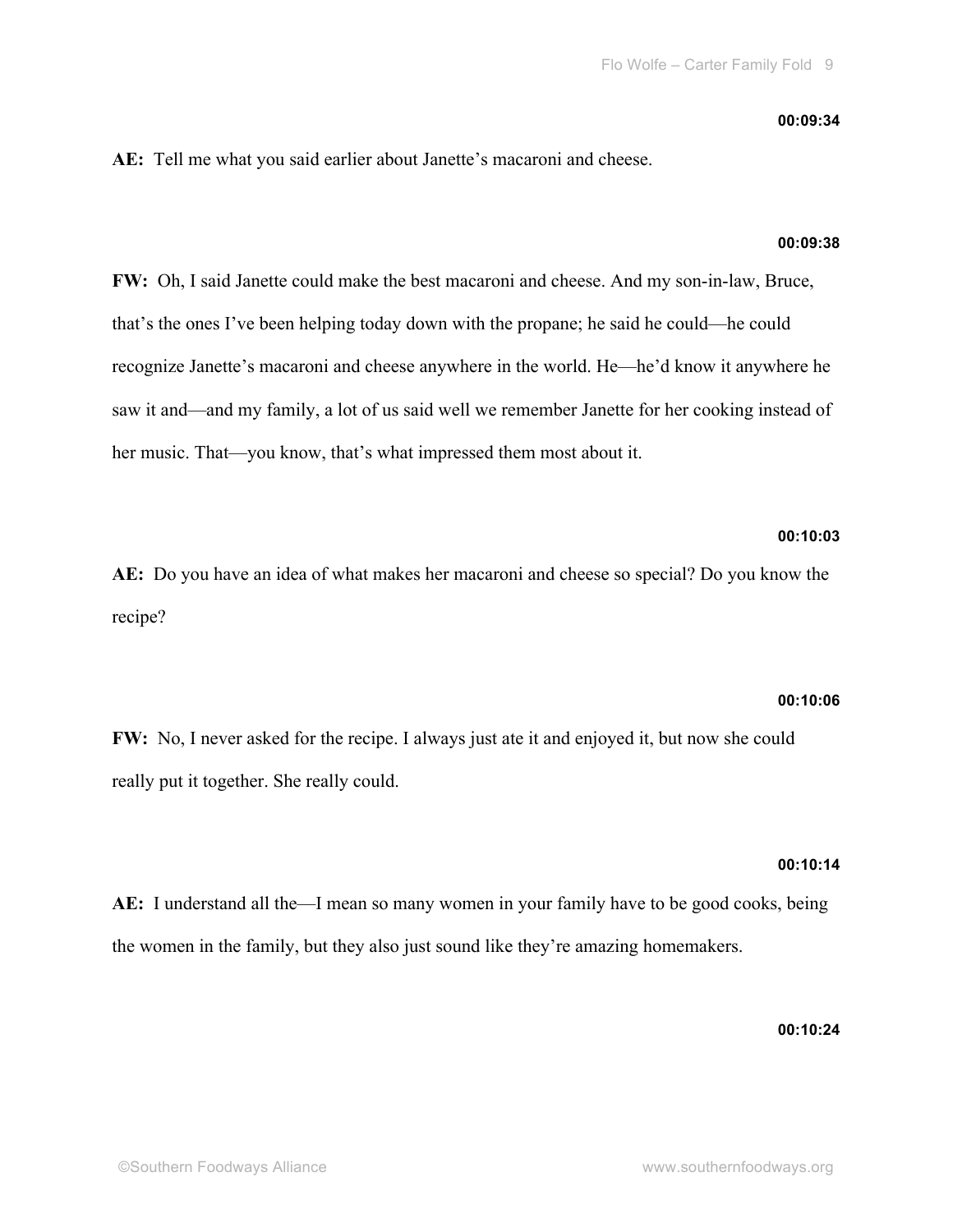**FW:** Yeah, they—they are. They usually improvised. They just used what they had. Yeah, they were—now Janette used to—my birthday was August 30th, and Rita's was September 5th, and she used to, every year for mine and Rita's birthday, she would fix cabbage rolls. That's what we wanted, and somewhere there about she'd fix a dinner and me and her cabbage rolls, and they were really great too. Of course I don't have no recipe either. But she would do that for years; she would do that for our birthday—fix us—.

## **00:10:59**

**00:11:01**

**AE:** Did she fix a special dessert for your birthday?

**FW:** No, I can't remember her fixing any special dessert. I guess she did for Rita, but she didn't for me. But she did the cabbage rolls for us.

# **00:11:15** AE: Now you said you're a better eater than you are a cook.

## **00:11:17**

**FW:** Yeah, I love to eat. If it can be digested, I can eat it. I can eat about anything. I like all foods.

## **00:11:27**

**AE:** And you also started telling me, too, that every Sunday you could cook a big Sunday dinner for sixteen—?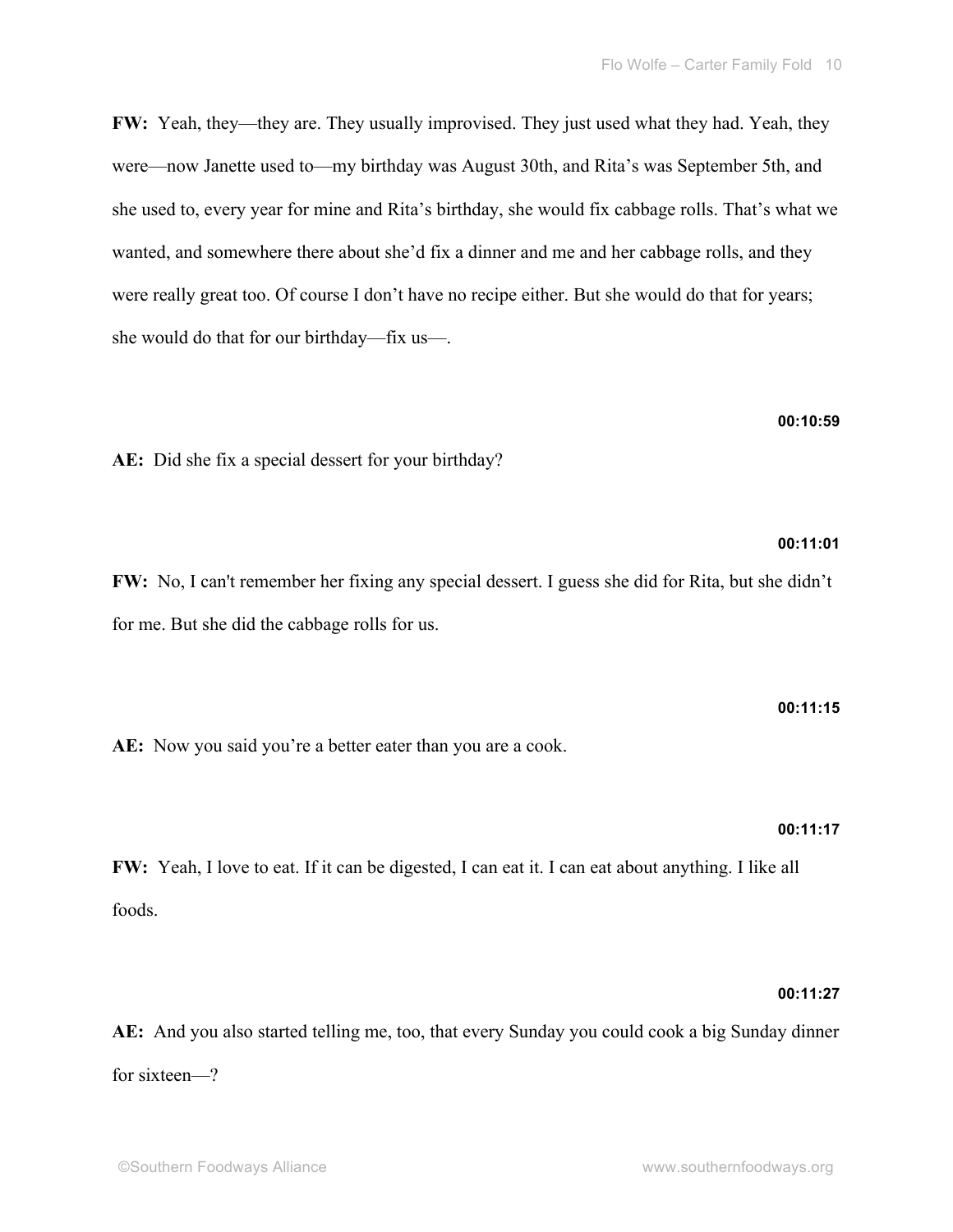#### **00:11:32**

**FW:** Yeah, I cook for my family every Sunday because they usually, after church they all end up at my house to eat. It's nothing special or fancy, but I always fix them stuff. I just—just multiply—instead of opening one can of green beans, I open three, you know. That's how you do it when you're cooking for sixteen. Just get out a bigger pot.

#### **00:11:54**

**AE:** And what all do you make usually? What are some staples for that Sunday dinner?

## **00:11:56**

**FW:** Oh, it's usually always macaroni and cheese for the little grandson; the youngest one, she wants carrots. The oldest, she wants baked squash—just yellow squash, put butter and sugar over it—and they always like the corn and they always want corn, and we usually have green beans and just some sort of a meat or something. And I usually have tea and lemonade, and I don't do much on dessert. Sometimes I'll make a dessert, but usually I'll just pick up a boxed cake or something for them.

## **00:12:31**

**AE:** Now the recipe that you contributed to this *Grazing Along the Crooked Road* book was cabbage au-gratin.

## **00:12:40**

**FW:** Oh, I could tell you about that, but there's some four-letter words in it. **[***Laughs***]**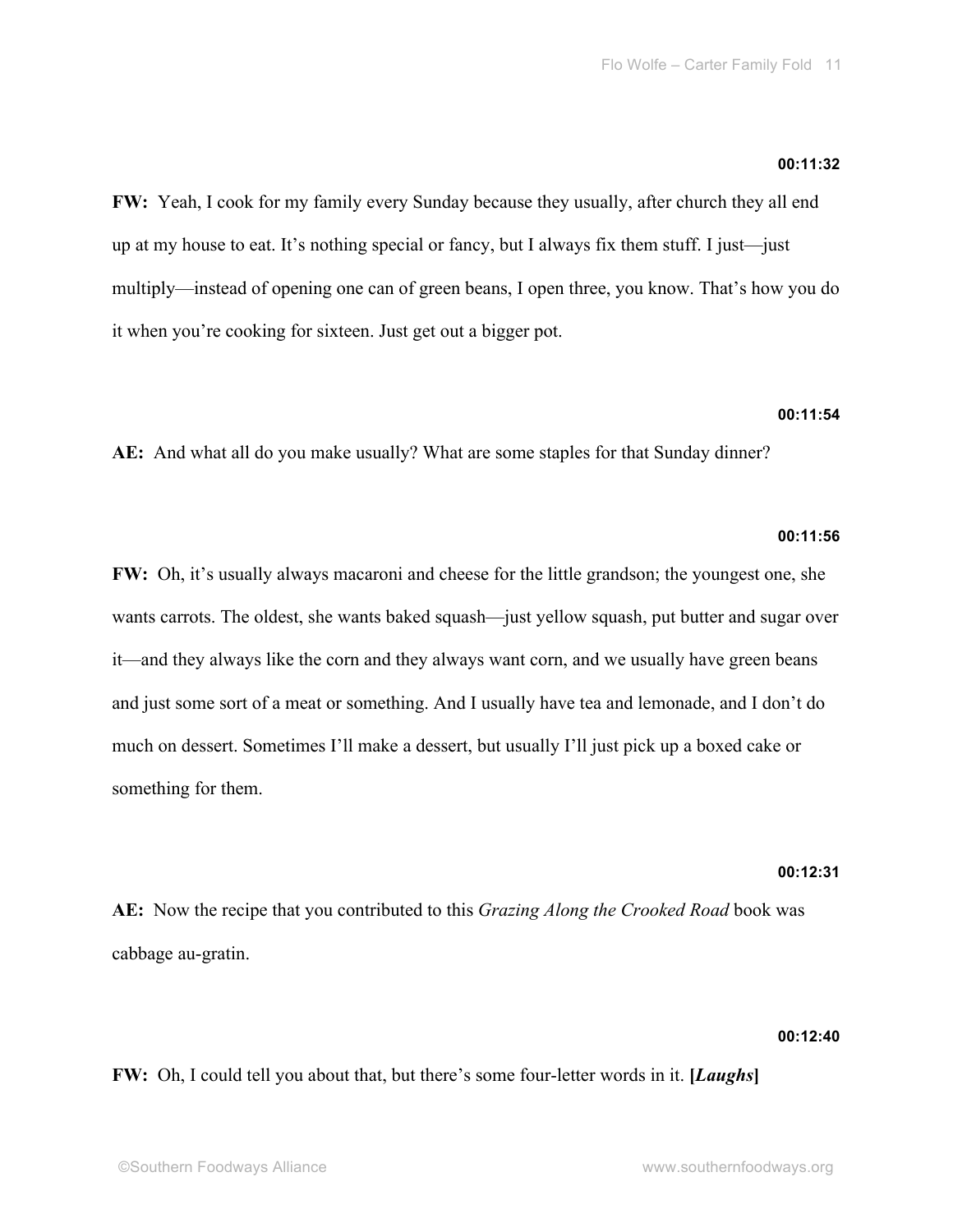## **AE:** How do you mean?

#### **00:12:47**

**FW:** Well, I like it. Part of my family likes it. My husband will not taste it. It's just—he don't like it. But one Sunday I fixed two of them; you know, there's sixteen to feed. Well we ate one, and the other one hadn't been touched, and on Monday I said, well, June [Carter Cash] and John [Cash] were up, and I usually would take a dish or something when they were in the area. I said, "John, I'm going to take this up to June and John to eat." He says, "Flo, don't take it up there. It will give every one of them"—I'll use another word—"diarrhea." I said, "I'm going to take it anyhow." So I never go in the front door when I went up there; I'd always go to the back door. And John met me at the door, and he says, "Flo, what have you brought me?" And I says, "Well, my Johnny said not to bring this up here; it will give all of you diarrhea. But I brought it anyhow." He said, "Here, let me have it. Everybody up here needs to go to the bathroom anyhow." So they took it and ate it, and he said he liked it. But when I fixed it, that's what we we call it Johnny Cash Casserole; that's not what it is. **[***Laughs***]** But, as a matter of fact, I—I had it last Sunday. It's real easy to fix, but then my husband won't eat it. He likes—he's so fussy. He don't even like potato salad if it's in chunks. He wants it like his mother made it out of mashed potatoes. He don't like the chunk potato salad. He wants—he likes the old-timey stuff. He don't like trying new dishes and new casseroles, but I love to get to try something new. **[***Laughs***]**

**00:14:12**

**AE:** So how do you make the Johnny Cash Casserole cabbage?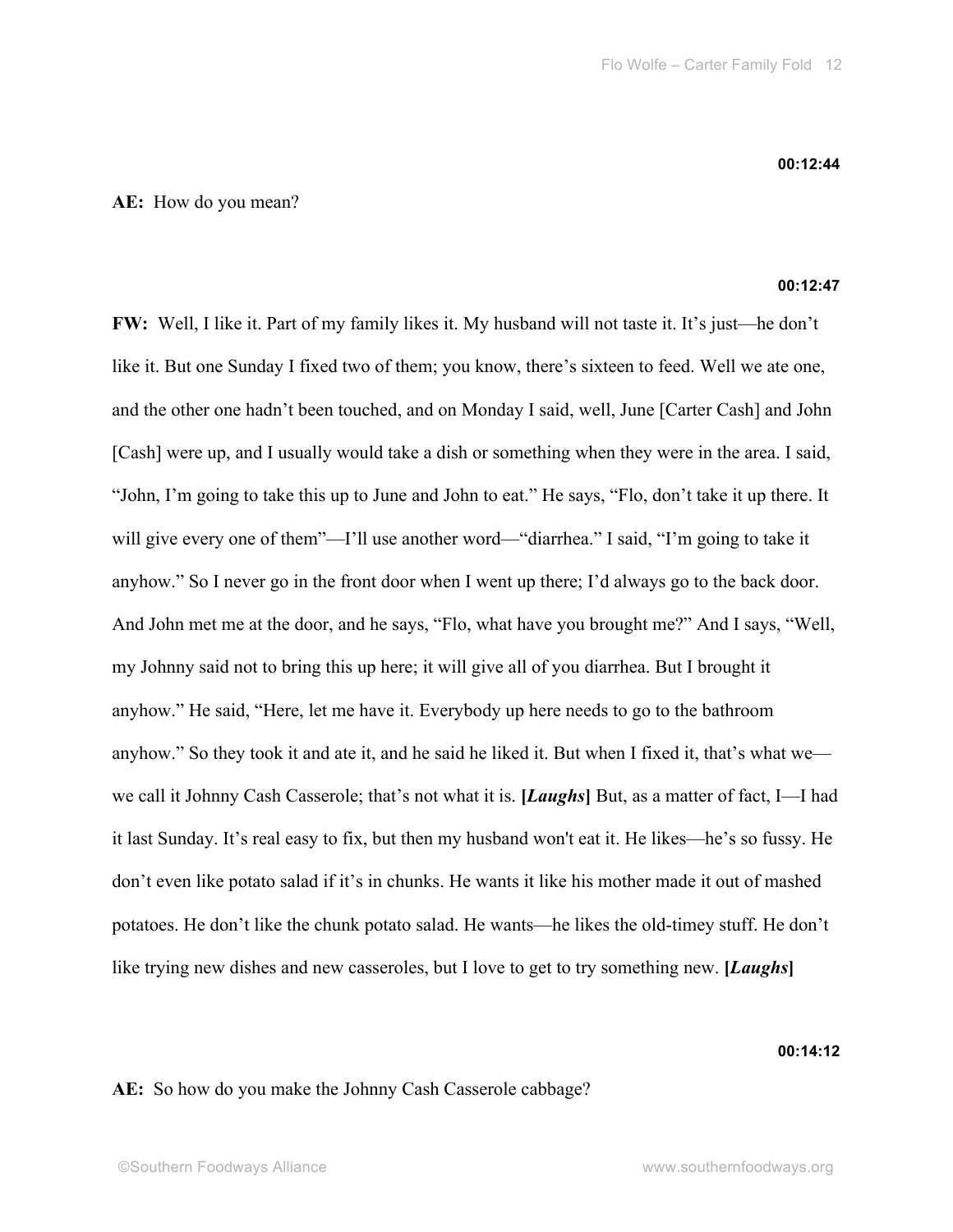## **00:14:16**

**00:14:29**

**00:14:31**

**FW:** I'd have to drag my recipe out. You just cook the cabbage so long, and you put some cream of celery soup over it and some cheese, and you put some cracker crumbs and butter on the top and stick it in the oven. It's real easy. It's tasty. It's very tasty.

**AE:** Now did you come up with that or is that something—?

**FW:** No, honey. I don't have an original recipe at all. Somebody give it to me. I can't remember who gave it to me.

#### **00:14:38**

**AE:** Is there a lot of trading of recipes up around here?

## **00:14:41**

**FW:** Well not as much as there used to be. When I was a kid, it seemed like people were swapping them around, but I don't hear of it that much anymore. I guess they get them on the Internet or something.

### **00:14:55**

**AE:** Are there some things from your childhood that you wish that you could recreate now?

## **00:15:00**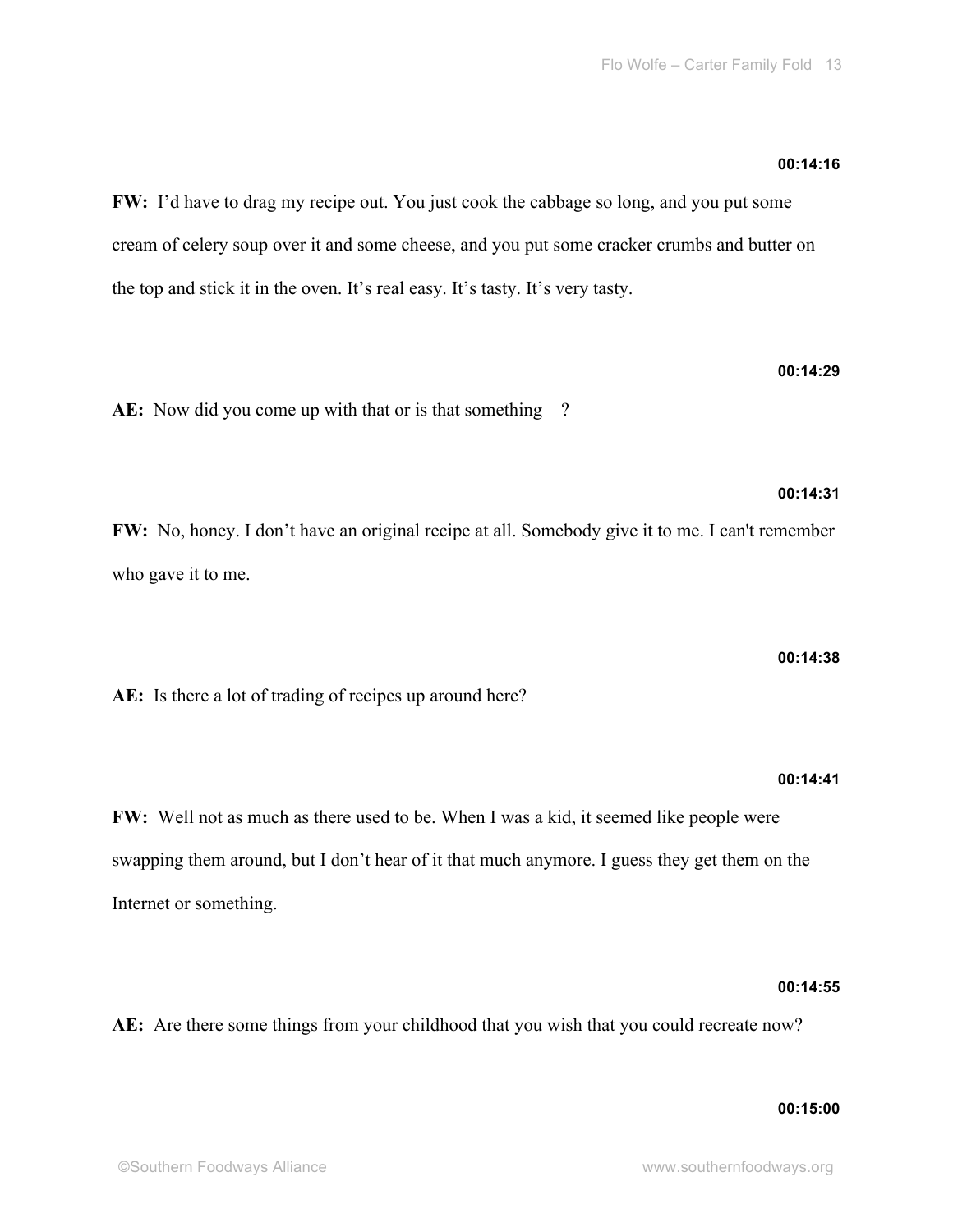**FW:** Well, Mother used to make chocolate gravy for breakfast, and that's something else me and Joe would fight over if it was about gone, and it's good on a hot-buttered biscuit. It's just about like chocolate pudding, only it's thinner and more gravy like. Have you ever ate chocolate gravy? It's—she used to do that a lot for breakfast, and I don't have a clue how she did it. That's one thing I remember that she used to do. Now Mommy Jake—now that's Sara. I called her Mommy Jake. I was the oldest [grandchild], and I gave her that name and all the grandkids call her Mommy Jake. She could fix the best bowl of cabbage I ever put in my mouth. I don't know what she done. And something else Sara done—I've tried and I cannot do it—is she would make her cornbread on top of the stove on the stove—just maybe an eight-inch skillet. She'd put it in there and get it real good and brown, and she'd stick an egg turner under it and flip that all over and brown the other side, and you'd think it come out of the oven. I cannot do that; mine goes all over the stove. I don't know how she did it, but she would do that. You would think it had been baked in the oven. That's—but she could get a meal on the table quick, Mommy Jake could, and she didn't make a big—didn't mess up a lot of dishes doing it.

#### **00:16:25**

One thing I ate, and the only time I've ever ate it, we went to visit her in, let's see, about 1960, I guess, and took the two oldest grandkids. We went out there for just a few days, and she raised peacocks. And she cooked us a peacock. Did you ever eat a baked peacock like you bake a turkey? And now that was good eating. She really did.

**00:16:49**

**AE:** I've never heard of eating peacock before.

## **00:16:51**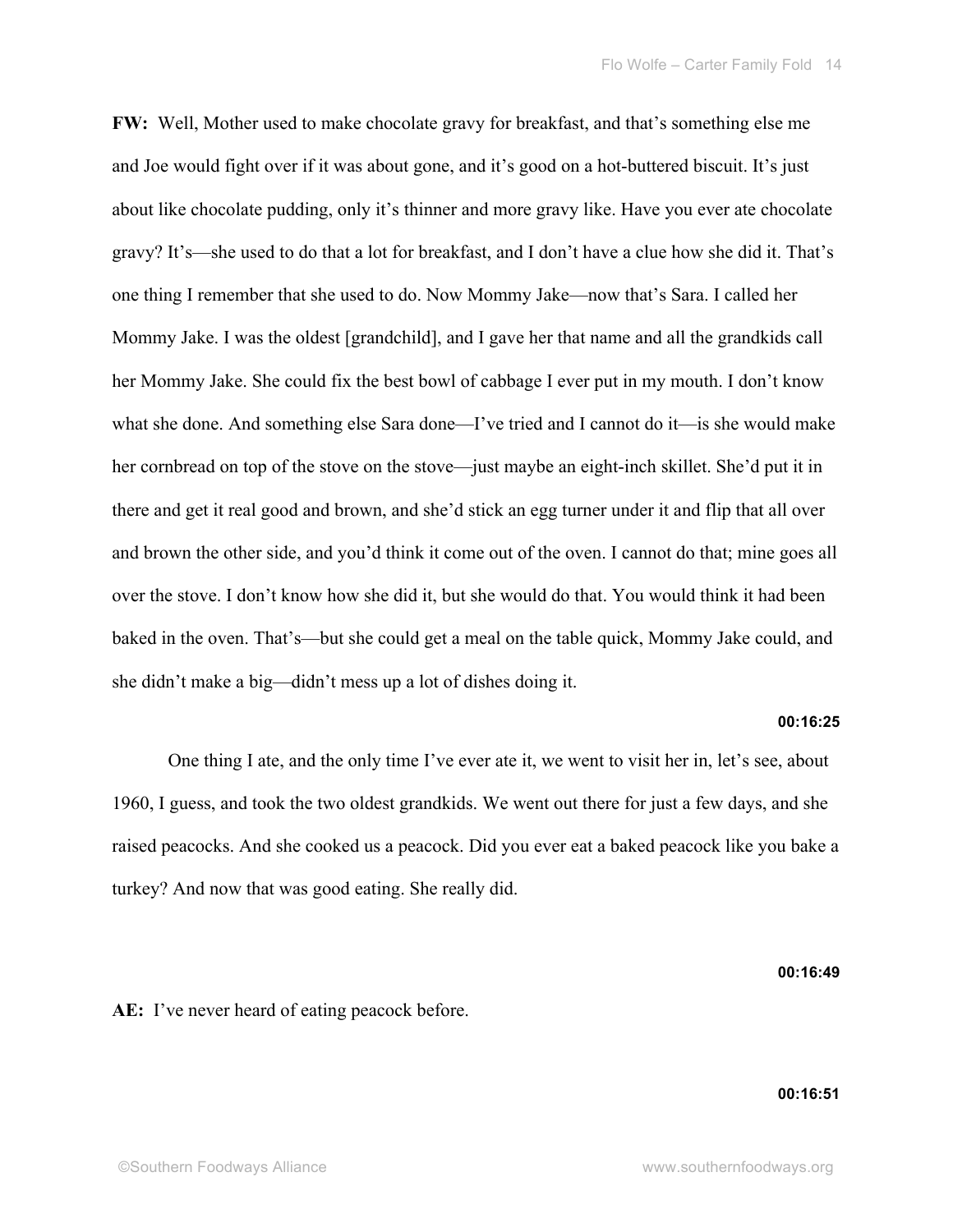**FW:** Yeah, she—she did. She baked us one. It was very good. She had a whole bunch of them running around out there. And she—that's what she fixed us.

## **00:17:01**

**AE:** And I remember a lot of—so much we've been talking about your family I've gotten from that great book *Will You Miss Me When I'm Gone*, and I remember a thing in there talking about A. P., your grandfather, coming and eating breakfast at your house for decades.

#### **00:17:15**

**FW:** Yeah, he would. See, in the summer, when it was warm, he had a bed in what was the store—it's the museum now—and he liked to go to bed early and get up early. And I do, too. I like to go to bed early and get up early. But Mother and Daddy would have company, and they'd stay up late and—but in the summer he'd walk down to the store, and then he'd come back up to the house for breakfast. And if he come up there and Mother and Daddy were sleeping late, and he was hungry—we had the old coal stove. He'd walk by it and pick the eye up and let it clank down **[***Gestures***]** you know, make a noise, and he'd go through and come back and do the same thing again. **[***Laughs***]** That's how he woke everybody up. He was wanting his breakfast.

**00:17:53**

**AE:** What did he like to have for breakfast?

## **00:17:54**

**FW:** Well he just—whatever was—was on the table. It was usually biscuits and gravy and meat and some kind of scrambled eggs, and once in a while they'd have some baked apples or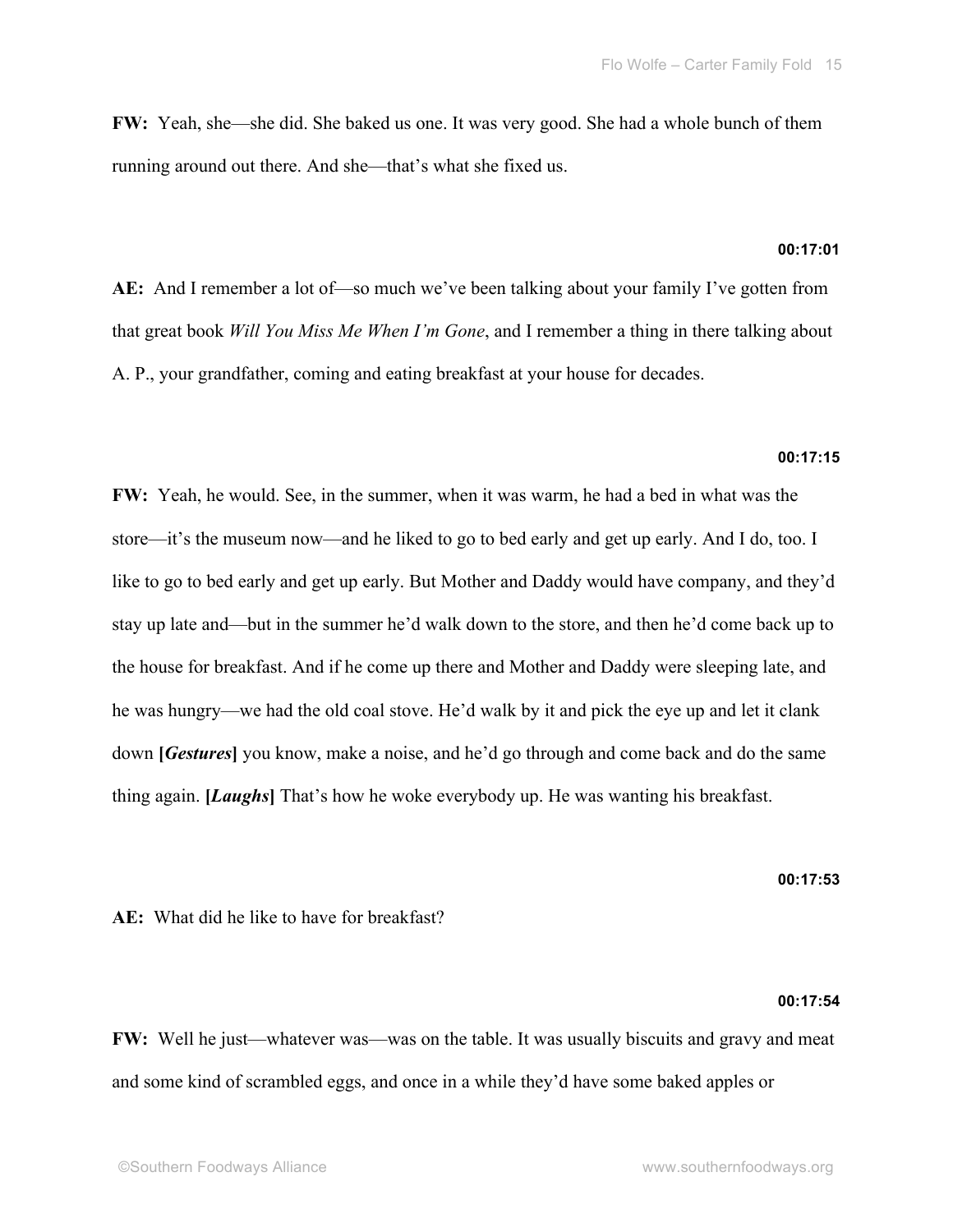something like that. And now A. P., he liked to make jellies and things. He'd make—get the watermelon rind and make watermelon preserves. He'd gather all these little tunnel ground cherries, I'd reckon, and he'd make little cherry preserves. Now he—he'd cook over in the old what's the museum [now]. He had an old warming stove over there, but he liked to make his jellies and things. Yeah, he—he would cook them his self.

## **00:18:28**

**AE:** Do you know why—where he decided that he liked to do that or he just liked eating it so much that he made it?

## **00:18:33**

**FW:** Yeah, just something that he picked up. I don't know how he come about doing that. He would. He would—you know, he'd make the jellies and the jams.

**AE:** Did he ever sell any of that stuff that he put up at his store [A. P.'s Country Store]?

**FW:** No, he just made—we just made it and we all ate it.

**AE:** And I also remember a story in there about you delivering A. P.'s royalty checks to walking them down to his store.

# **00:18:46**

**00:18:43**

# **00:18:48**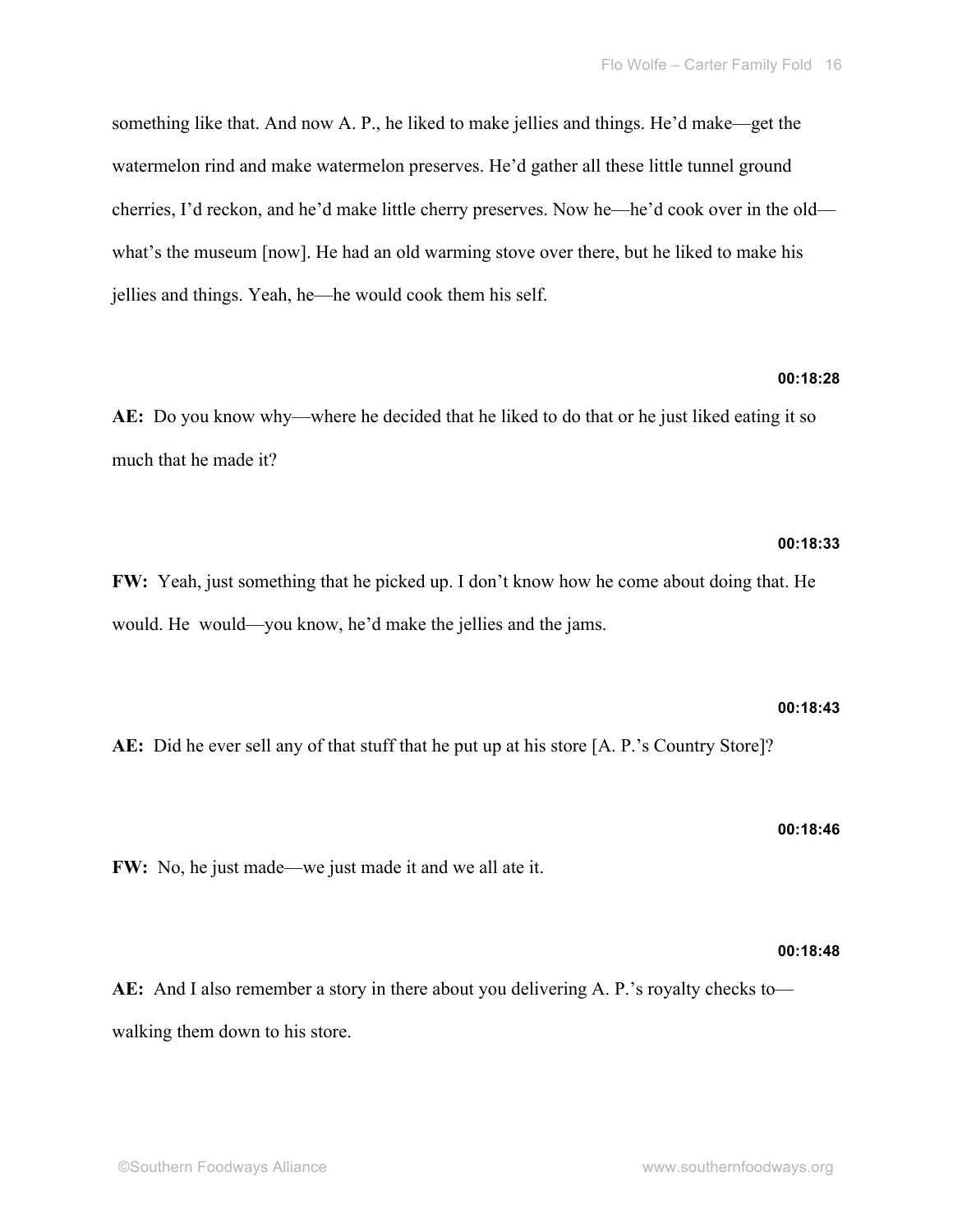#### **00:18:55**

**FW:** Yeah, I remember once Mother had come, and Mother said take it to A. P. and it—it was less than \$100—either \$98 or \$96. I got my mouth full of ice. But he said—I remember saying, "Very well." He says, "Well that's not much for six months work." Back then, until they died, their royalties wasn't much you know. I mean they were respectable but they wasn't—they weren't in demand. I don't guess anybody gets much honor until they're gone, do they?

**00:19:28**

**AE:** No, unfortunately that seems to be the way it goes.

### **00:19:31**

**FW:** Yeah. I tell you, the—the maddest I ever saw A. P. in my life—I told you he liked ducks. He had these big old Muscovy ducks. Have you—a great big duck. And they'd fly around, bigger than ordinary ducks, and it was the day after Halloween. And on Halloween night the kids used to be very mischievous. I don't know who done it; somebody caught one of his ducks and put it in the mailbox and shut the lid. Well up in the morning A. P. went to put a letter in the mailbox or check the mail or something and that duck was in there, and it was just about dead. It didn't die; he got it out, but now he was one mad man. I—it's a good thing he didn't know who done it, I guess. I guess that was about the maddest I ever saw A. P. in my life.

**00:20:20**

**AE:** Did he raise the ducks for eating, or he just liked having them around?

**00:20:21**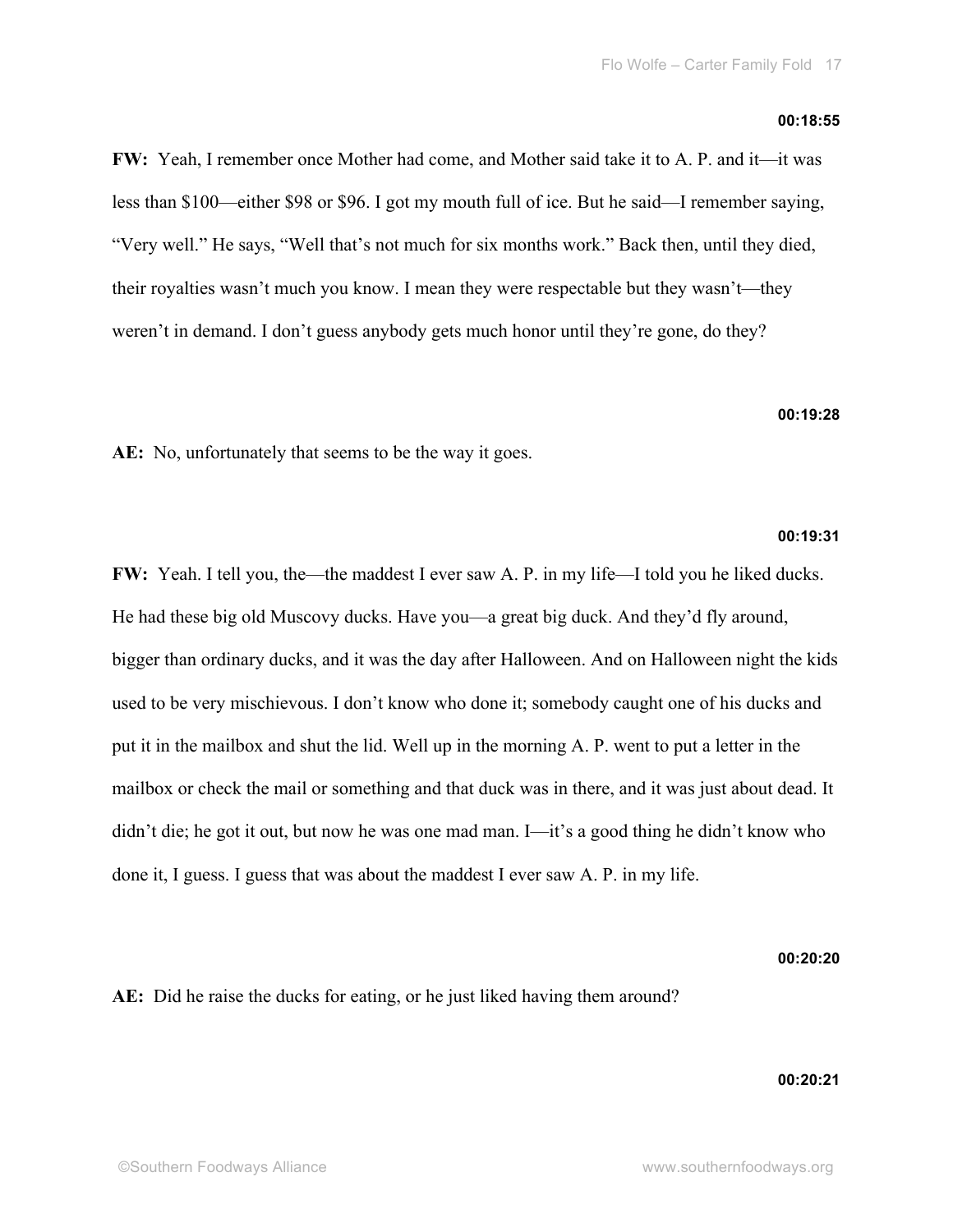**FW:** He just liked to have them fly around. No, we didn't eat the ducks, the Muscovy ducks. No, we didn't eat them.

# **00:20:30**

**AE:** Tell me about hunting for frogs. You were talking about that earlier.

# **00:20:32**

**FW:** Well now I haven't been frog hunting too many times, but my husband used to go and they'd gig them, you know, frog—kill the bullfrogs and cut the legs off and skin them out and and cook them. They're good eating. They really are.

**AE:** You say you've gotten too old for the frog hunting anymore?

## **00:20:51**

**00:20:51**

**FW:** Yeah, it's—a seventy-year-old woman don't feel like walking in the woods and going to the ponds and gigging a frog. **[***Laughs***]** We sort of let that go by the wayside.

## **00:21:03**

**AE:** Do people still do that around here? Is that something just from the old days?

## **00:21:06**

**FW:** I'm sure some of the younger people might do it. But—but we give—we give it up. Well, the pond—we had to go over in the river where my husband was raised and then go up a big old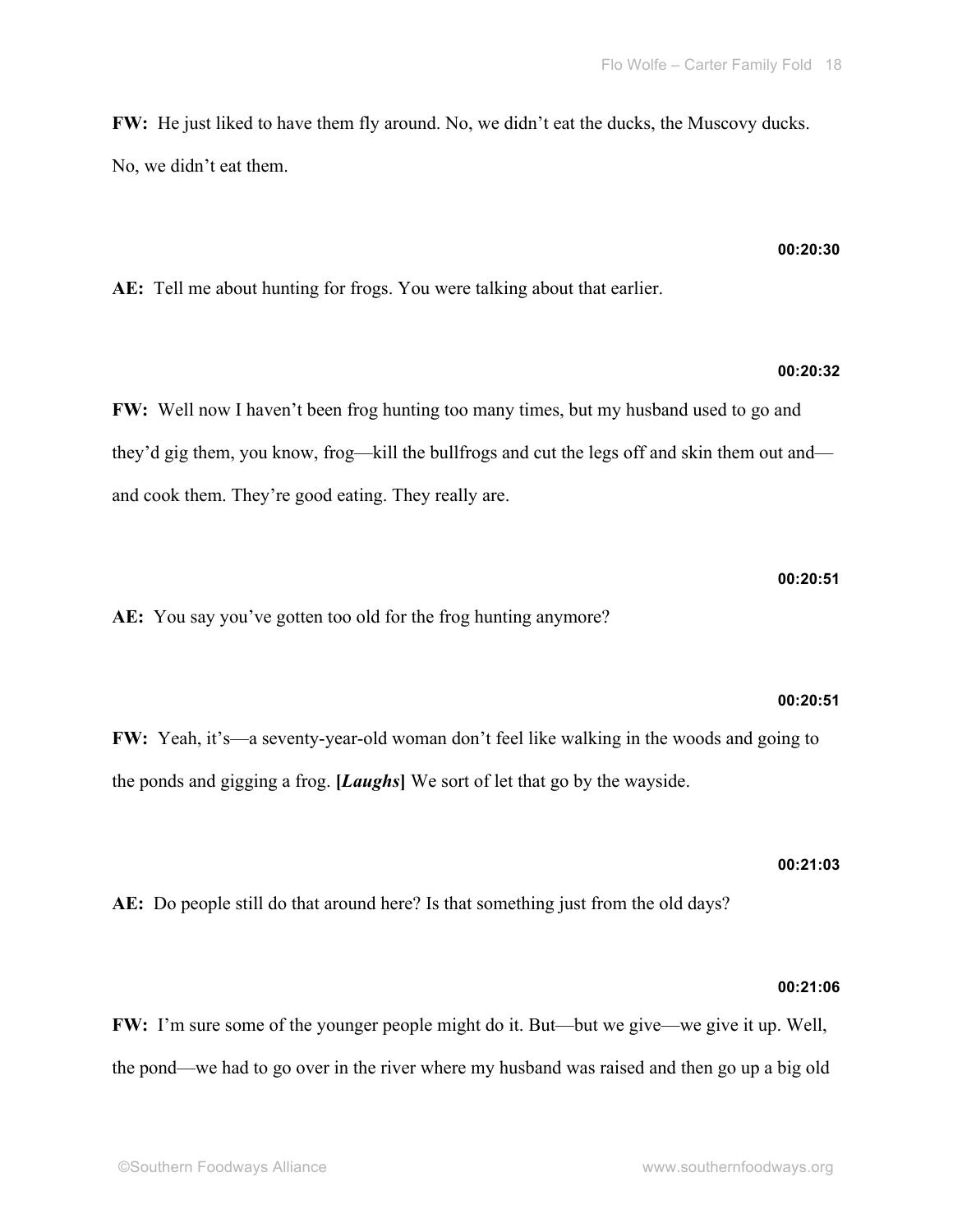hill and there's a big old pond and it belonged—I can't remember who it belonged to, but since then the property has changed hands and I guess that's the reason—one reason we quit going. We didn't know the person that owns the property now. That's where we used to go to get the frogs.

## **00:21:37**

**AE:** Is all this land that A. P. acquired over the years, was he farming it, too, himself or he—or y'all just started farming it when it came down to you?

#### **00:21:44**

**FW:** Oh, no, he would raise it. He would—he would, you know, he would put out the tobacco. He put out a little bit of tobacco, and he always kept old Hereford cows, the red ones with the white faces. That's the kind of cows he kept and—and the hay, I think maybe he hired somebody to cut and bale the hay. I don't know how—I can't remember how he dealt with that. No, he—he farmed some. Everybody in this area farmed some to bring in some—some extra money.

#### **00:22:12**

**AE:** And he—he opened his store in the [nineteen] '40s after the war sometime?

#### **00:22:17**

**FW:** Yeah, let me see. I was—I was in the fourth grade of school when he opened it, and I can't remember what year it was. Yeah, but he—he opened the store and he run it for quite a while and then I can't think—Aunt Bangie's sister. She was a Laughlin—Etta [Laughlin Reynolds]. No, some Laughlin woman wanted it for a while—run it for a while and Cecil and Lois Hensley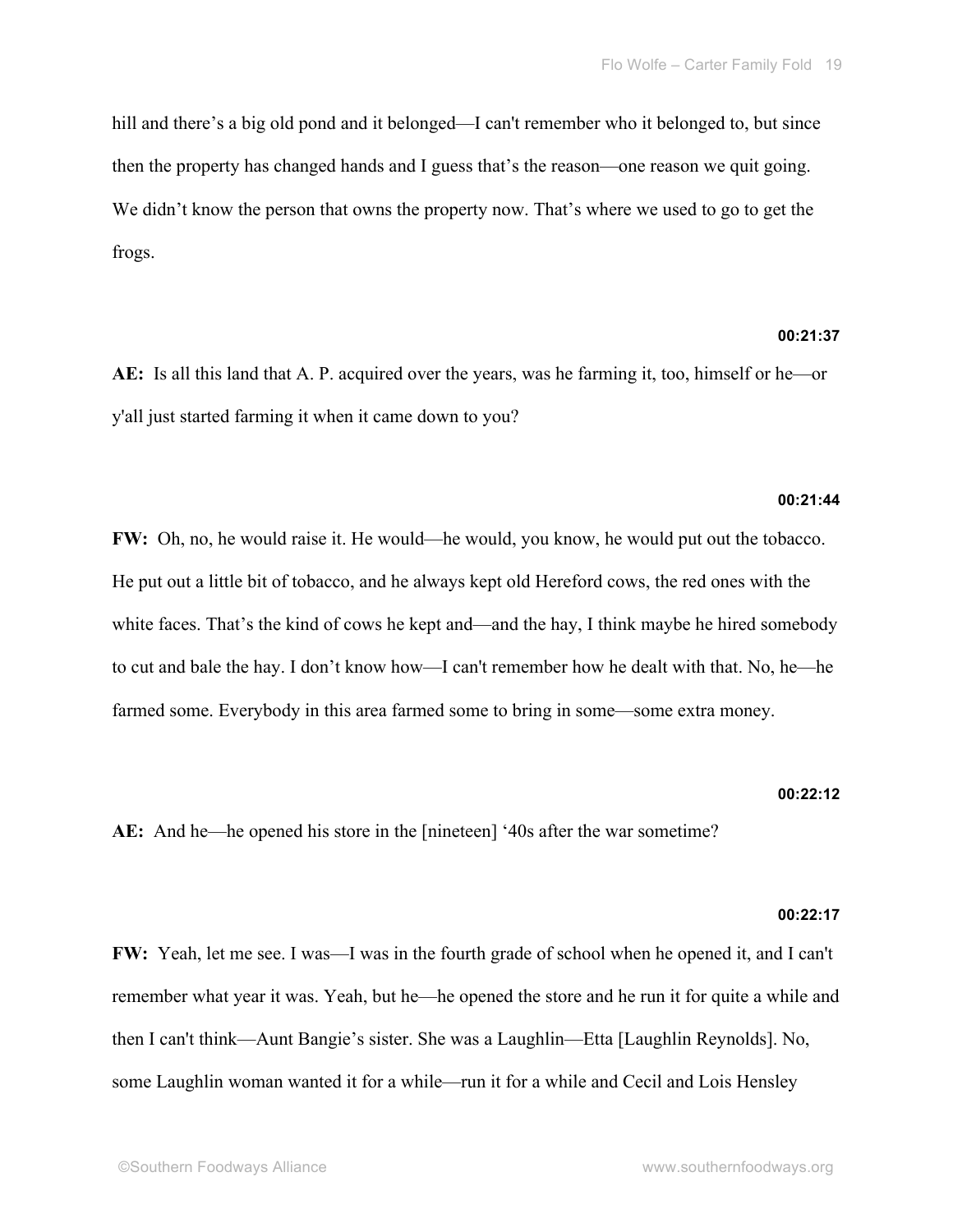that's a—one of A. P.'s nieces and her husband run it a while, and my mother and daddy run the little grocery store for a while. I didn't much like staying in the grocery store. They always they had the—they just had the beans—the beans in barrels. I—they had pintos in one metal barrel and Octobers in another one, and I'd get them beans confused. I don't know why they didn't put a label on them. They had loose lard; you had to weigh it out and wrap it up in waxed paper—somebody bought it. And somebody come and brung eggs and swapped it for food; you had to deal with that. So I—in the summer Mother and Daddy raised tobacco and stuff and they had to go tend to the tobacco, and they'd put me down there in the store. And I simply didn't like running that store, but I done it. You did what you were told back then, and I was in the fourth grade, I guess—fourth and fifth grade when they had—when they run the store.

## **00:23:38**

**AE:** Now what was it that made A. P. want to open a store, just something to do?

#### **00:23:44**

**FW:** I don't have a clue why he decided to do that, but I'll tell you what me, and I guess Joe was—I don't know if Joe was in on this or not. Before he opened the store, he got to collecting his merchandise. You know, he'd order stuff to stock the store with and put it upstairs in Mother's house. Of course he got some good candy and, of course, you know who got in it and ate up a lot of it. **[***Laughs***]** I got in trouble over that. It was up there—these boxes of candy that he was to sell at the store, but Flo ate some of it. **[***Laughs***]**

#### **00:24:16**

## **AE:** Do you remember what kind of candy it was?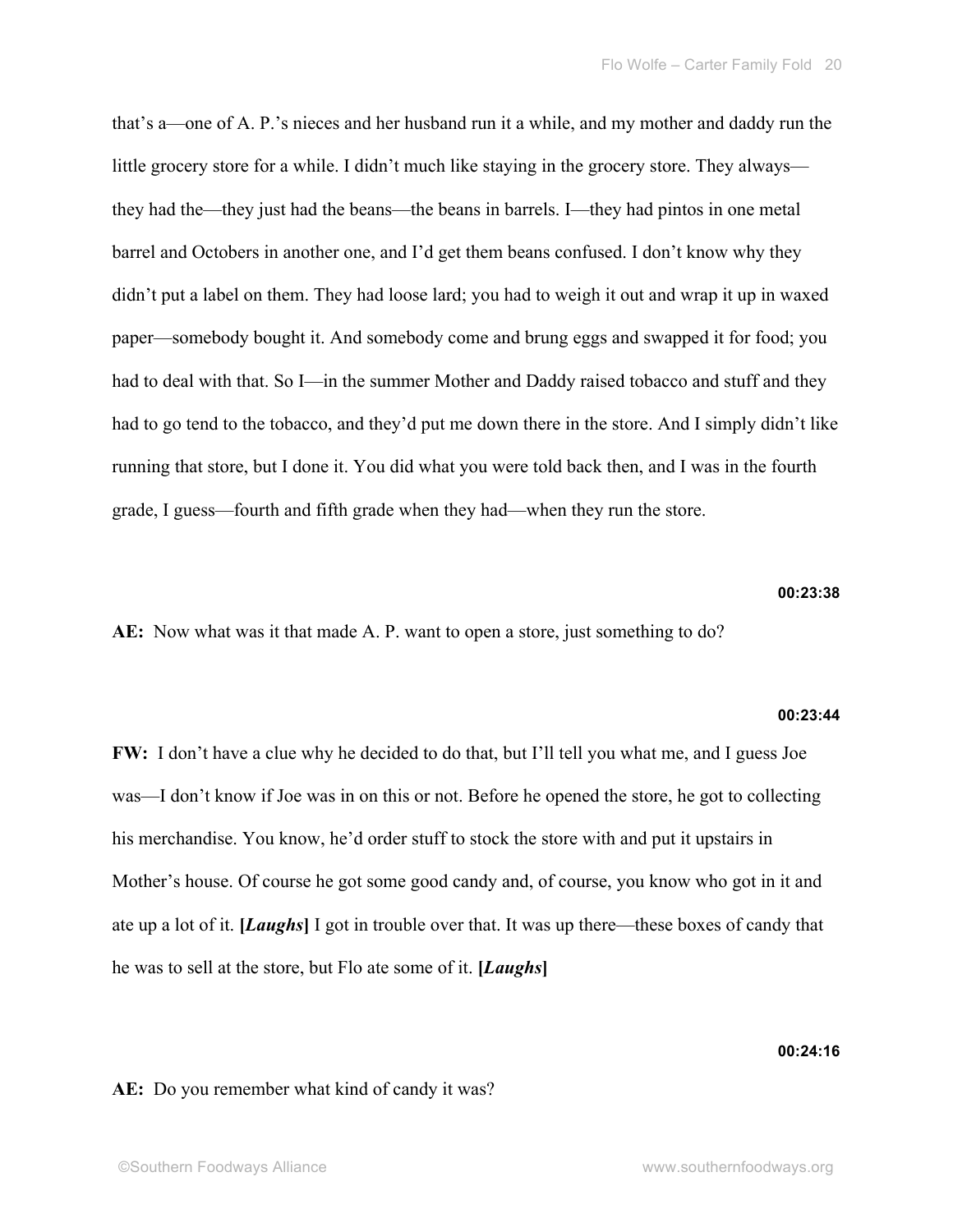#### **00:24:17**

**FW:** I can't remember, but I got into it and ate it. **[***Laughs***]** I don't know. Joe might have been in on that. I think maybe Joe was in the service at that point. I know when A. P. built his store, he put—he did the sub-floor and the floor, and the next thing he put up was the front door and then he built around that. Most people save that for last, but he stuck his door up first and then built around it. **[***Laughs***]** I remember that. It looked a little odd.

#### **00:24:47**

**AE:** Do you remember hearing stories about when A. P. was selling fruit trees and when he met Sara?

#### **00:24:52**

**FW:** Yeah, I've heard those stories numerous of times and—and most people thinks he just went up Clinch Mountain and down the other side, but if you go over there and look back, he went up the mountain, down the mountain, up another ridge, and down the ridge. It was a long ways over there, a lot further than you would think by reading about it.

#### **00:25:13**

**AE:** Well and I understand he liked to keep moving. He liked to travel on—by foot.

#### **00:25:18**

**FW:** Yeah, he would—and he would walk a lot, you know. He—he liked to go from place to place. He did a lot of traveling to collect his songs, you know. He'd go hear what somebody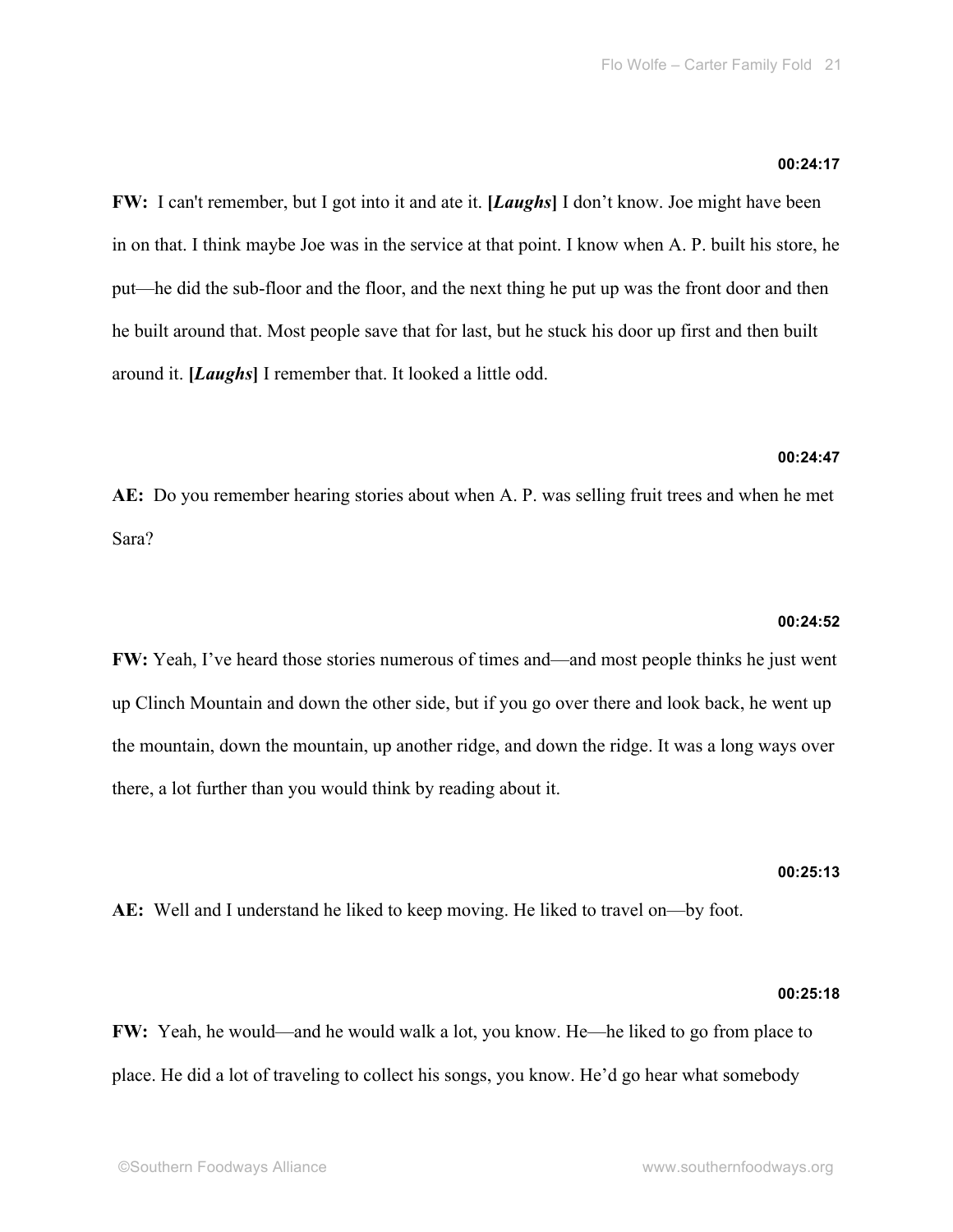knew or something different, so they say. Now I don't—I don't remember that. That's before my memory. I just heard about that.

## **00:25:42**

**AE:** Do you know—and this seems like a kind of far-fetched question—but you know—do you have any idea of when he was out collecting songs, did he ever collect recipes or brought back ideas or cans of food or anything?

## **00:25:52**

**FW:** Well I—let me think. I don't remember him doing that. I was just trying to think. I don't remember it, honey, if he did. He might have, but I honestly don't know.

### **00:26:10**

**AE:** Well now you work here at the Fold every Saturday, is that right?

## **00:26:13**

**FW:** I used to take up tickets, and then my mother did the souvenirs, and when she passed away, I had to leave the tickets and start doing the souvenirs. And then Daddy sold ice cream here, so now I do the souvenirs and the ice cream. And it—it's not easy. I mean all them souvenirs, I think there's about sixty-two things I sell that belong to other people. They're not mine, and I have to keep up with it, you know. I've got some—some of them is the Fold stuff and some different musicians, like Will Clifton has got stuff here; Dr. Schmidt has got stuff here; Tom T. Hall has got stuff here. Another cousin that lives down at Nashville, she's got a CD here to sell;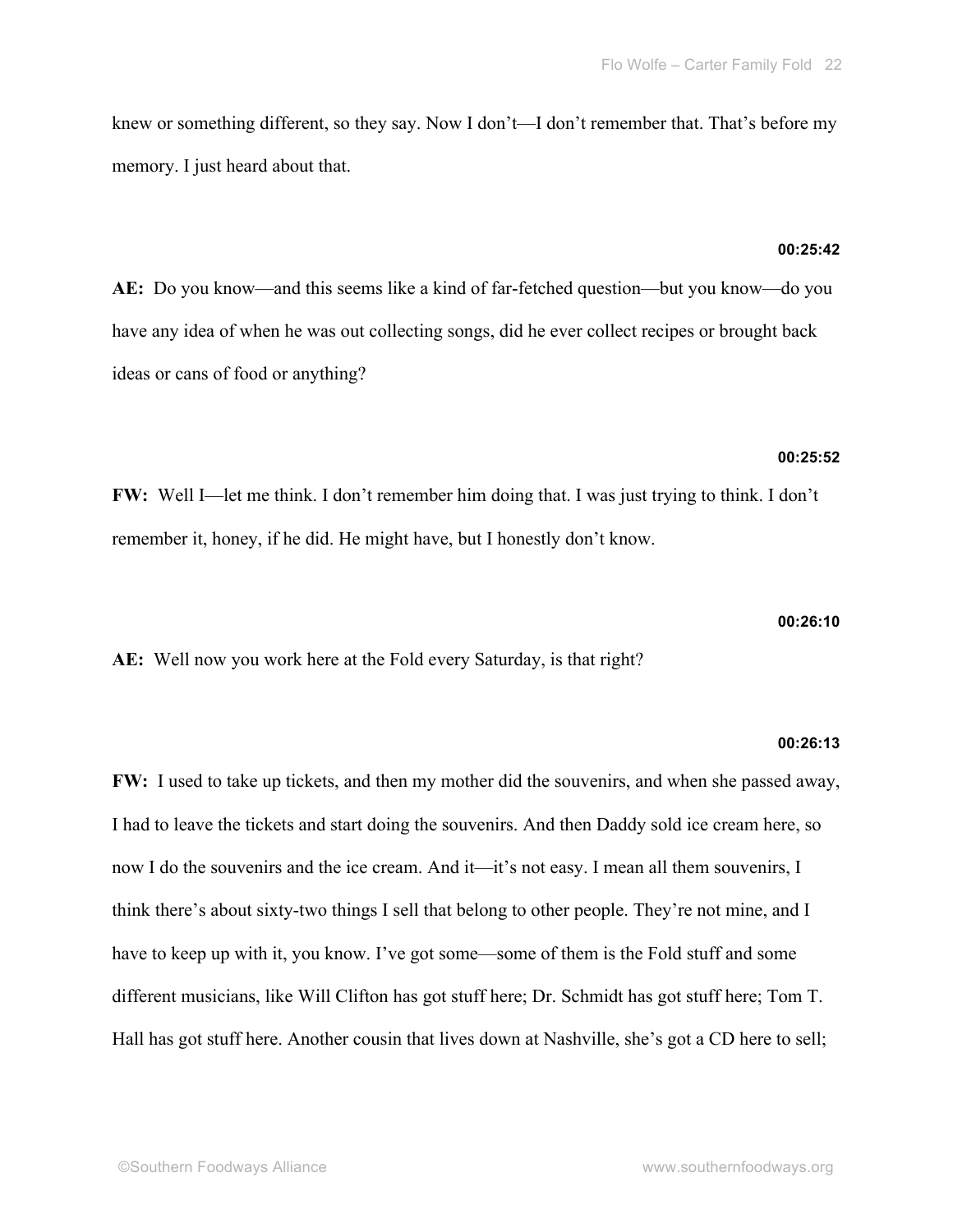and Jerry Hensley, he's got something down here. I mean it just keeps on coming in—a lot of different stuff to try to have to keep up with. **[***Laughs***]**

#### **00:27:08**

**AE:** You've been working here ever since it opened in the [nineteen]'70s [1974]?

## **00:27:12**

**FW:** Well I didn't start for the—I guess it had been going for two years before she got me to help with the—take up the tickets. There was another girl doing it, and it got to be too much for one person, and then I got to helping.

#### **00:27:27**

**AE:** And now I know this was a labor of love for Janette, but what did the rest of the family think about starting the Carter Family Fold?

#### **00:27:35**

**FW:** Well I think—I think they were glad that they did it; they have respect for it. They did, you know, keep the—the music alive or try to, but now it's not easy. It's a full-time job. Sometimes it's almost too much.

#### **00:27:53**

**AE:** And what about all the food y'all serve, keeping some of the Carter Family recipes alive like that egg salad sandwich you just had?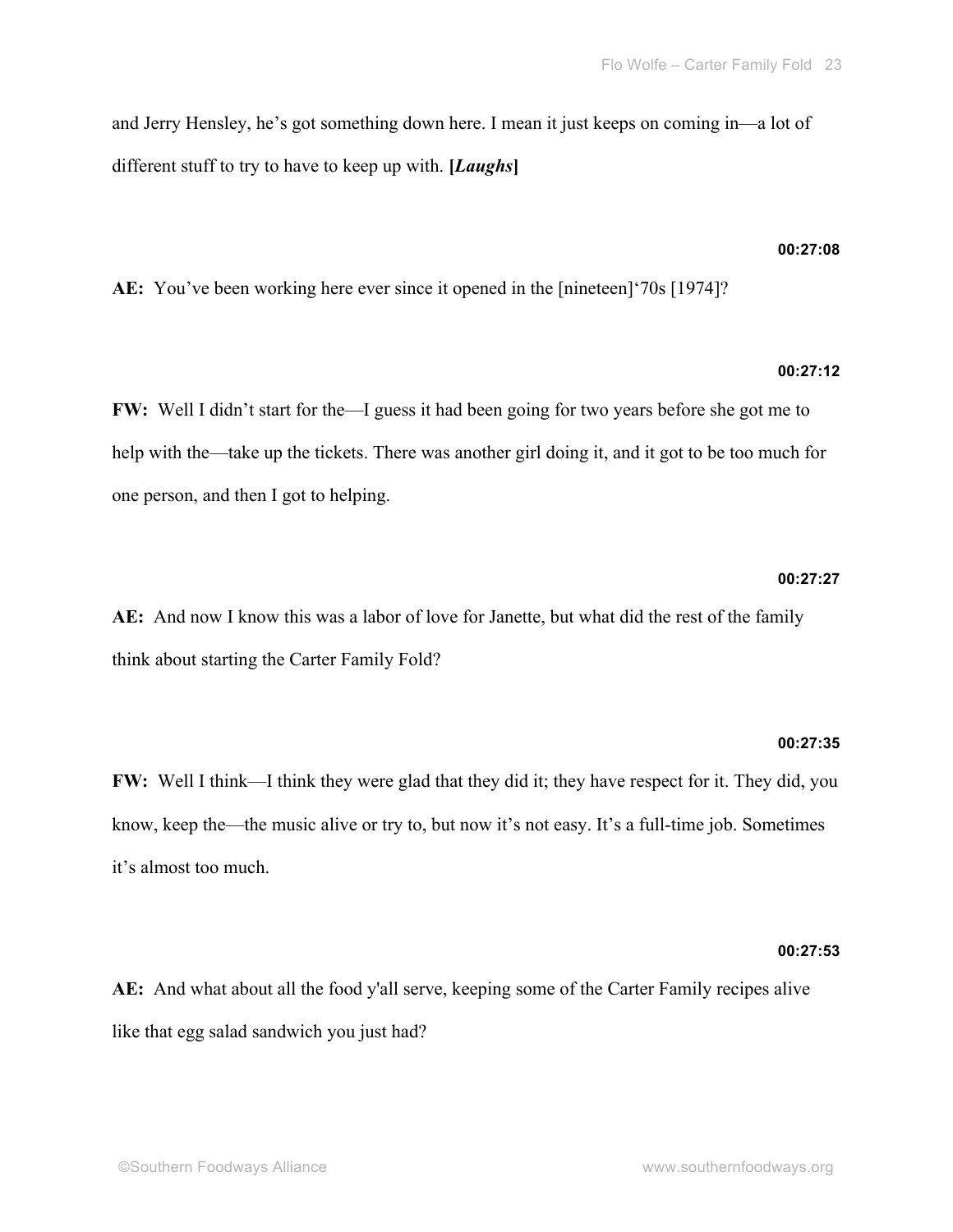**FW:** No, Rita is in charge of that. Yeah, Janette used to fix those every—every Saturday night, the egg salad, yeah. So now Rita is in charge of the—the concession. I don't contribute anything to that. I eat quite a bit out of there, but I don't **[***Laughs***]** contribute into it.

# **00:28:17**

**AE:** What about the—the tradition here of soup beans and cornbread? Do you make that at home?

## **00:28:20**

**FW:** Oh, yeah. I do soup beans and cornbread occasionally. That's a good standby.

#### **00:28:29**

**AE:** What's your cornbread recipe? Is it something of your own or something that's in the family?

#### **00:28:32**

**FW:** No, I use—I use the same one that Rita and Bob use. It's [my cousin] Fern's [Fern Carter Salyer]. That's—that's the one I use, or sometimes I just dump it in there you know. But I think hers is pretty good.

#### **00:28:44**

**AE:** Do you make it in the big muffins like they have here at the Fold or you make it—?

#### **00:28:48**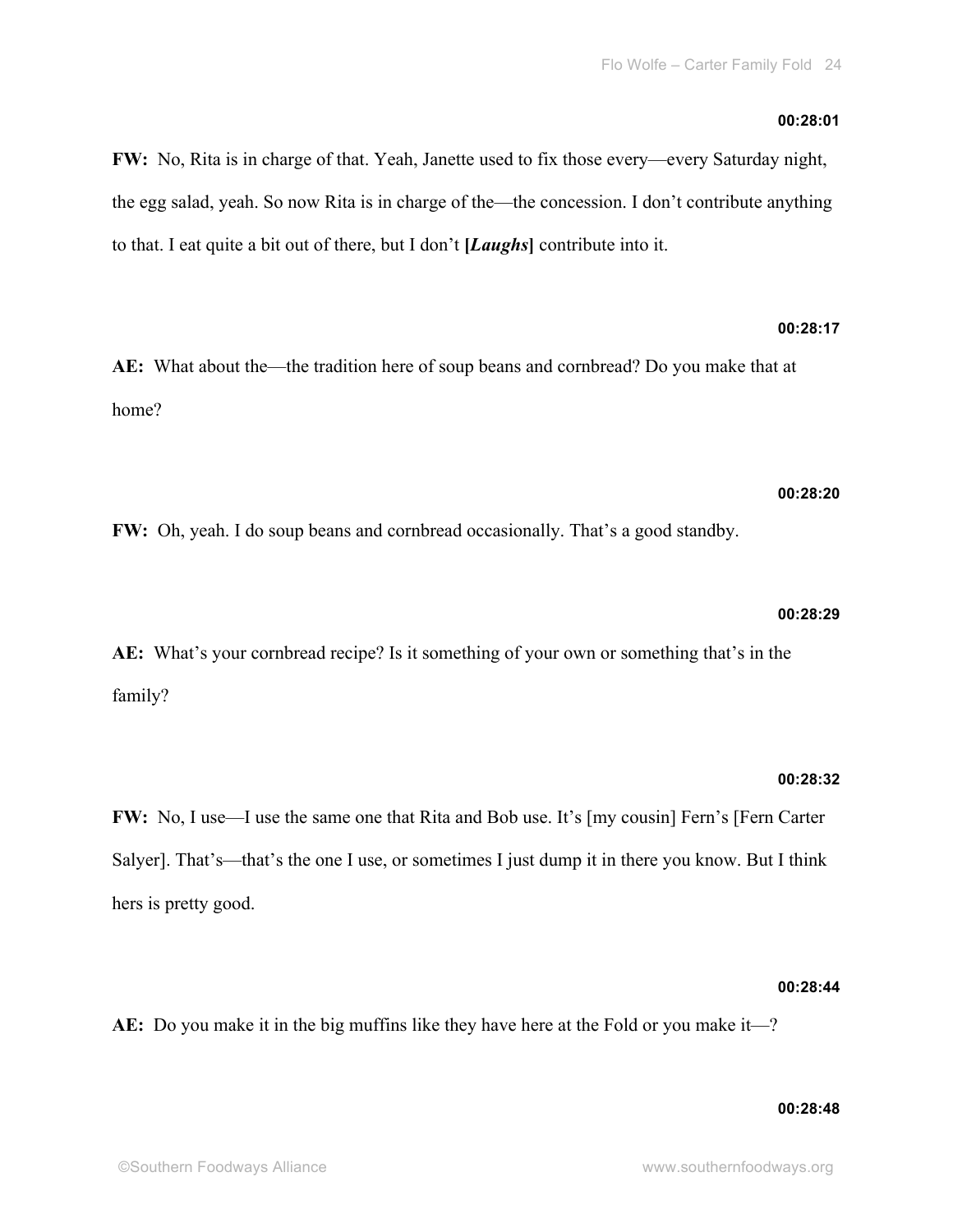**FW:** No, I use either—I've got a skillet—got an iron skillet that got these little dividers in it and it looks like the wedges, and then I've got two more iron skillets that makes little muffins that looks like corn on the cob. You've seen them, haven't you? Sometimes I put it in that. And sometimes I'll just fry the little fritters, you know, but I don't do them that much anymore because it's too much grease involved, and my husband has had open heart surgery, so he's not supposed to have that much grease, so I've about given up on the fritters.

**AE:** And is your soup bean recipe the same?

**FW:** Well there's no recipe to it. You just put them in there and cook them until their done and throw some meat in there and a little salt. Or sometimes, if I don't have the meat, I'll throw a stick of butter in them.

**AE:** Sounds good.

**FW:** Yeah, the soup beans are good eating.

**AE:** Now do you have any other memories of, you know, the—the food that came out of Janette's house or family get-togethers when there would be a table full of food?

**00:29:23**

**00:29:21**

**00:29:36**

**00:29:38**

**00:29:41**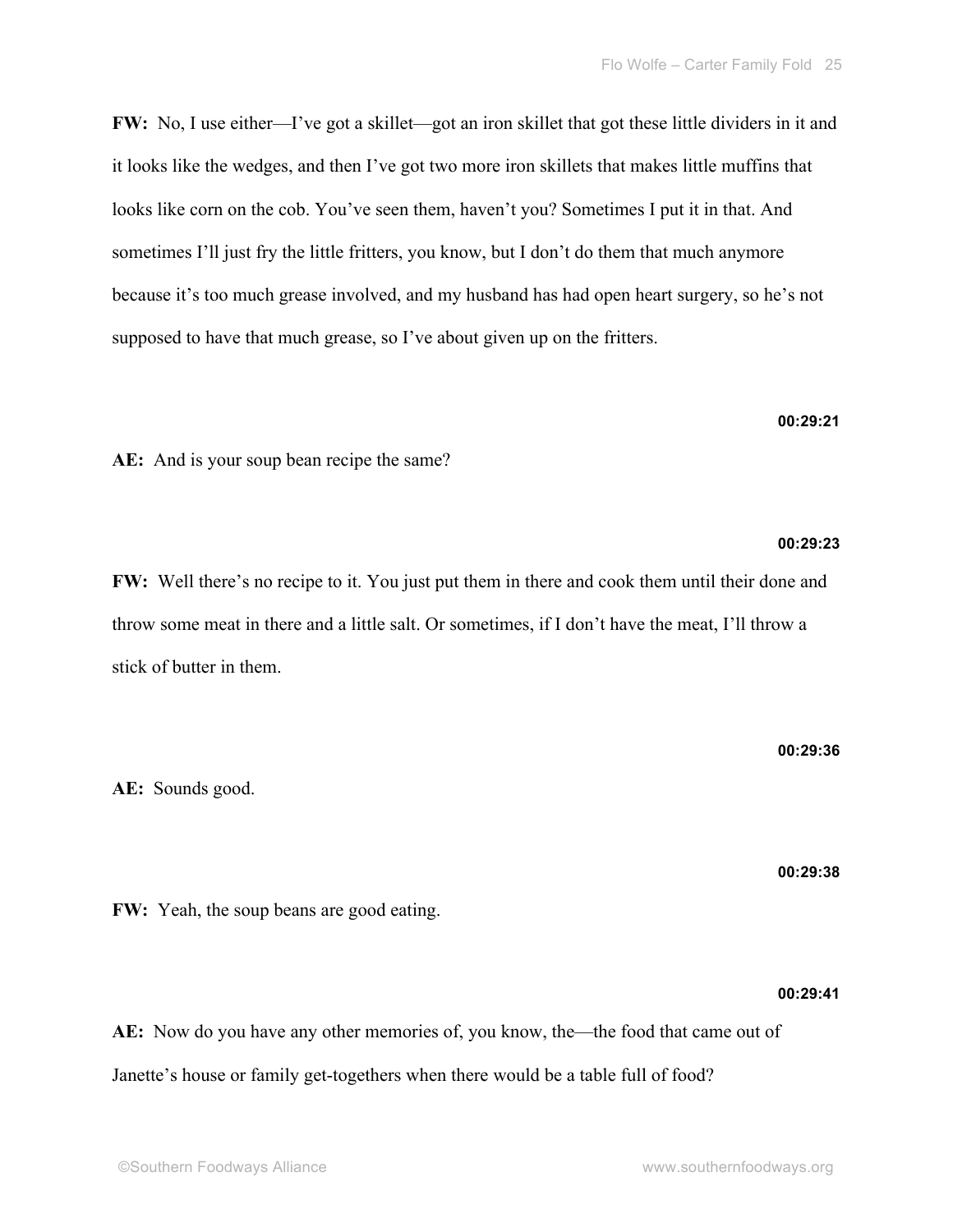## **00:29:50**

**FW:** So let me think a minute. I mentioned the cabbage rolls and the—. I tell you, once she used to make good tomato dumplings, and I don't know how she done it. But my son was just a little fellow; we went up there one evening to eat, me and—I was baby-sitting, me and mother and my—my son, Mark, and she had tomato dumplings, and when we got through, oh, my son ate and ate, and he was just about three or four years old. He got thru and Janette said, "Mark, you can take these home with you and have the rest of them." So I warmed them up for supper, and he ate the rest. He wouldn't let none of us have a bite. He said, "Aunt Net gave them to me, and you are not getting them." **[***Laughs***]** But they were really good, the tomato dumplings.

## **00:30:31**

**AE:** And has this area changed a lot that's—that's influencing the way people eat. I mean imagine it has to have but the people aren't—.

#### **00:30:40**

**FW:** Well, yeah. Everybody—everybody is eating too much fast-food or TV dinners, and I'm— I'm guilty too. Sometimes I'll pop a pizza in for the kids or corndogs or chicken tenders something quick and easy is the way it is now. Just easy—quickest and easiest way you can get people fed. That's about the way it goes.

**00:30:58**

**AE:** Do you not tend a garden anymore?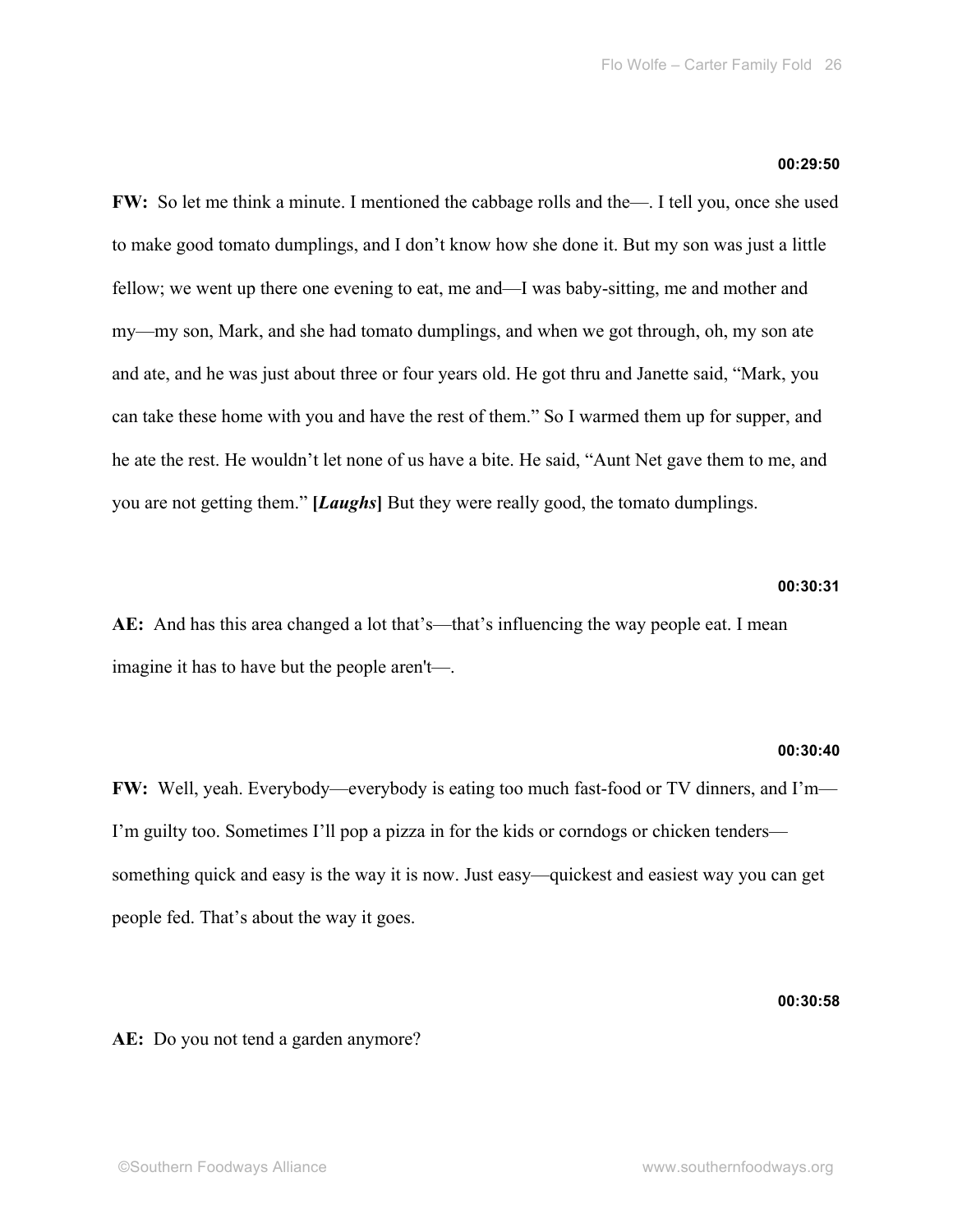#### **00:31:00**

**FW:** Oh, yes, we put out a garden. I can and freeze and—and do all of that—do it every year.

## **00:31:06**

**AE:** How big a garden do you put out?

# **00:31:11**

**FW:** Well I—I don't know in acreage. It's I don't know whether it's—I honestly don't know. It's not as big as it used to be but we—we put out the taters and beans and corn and carrots and cucumbers and all that stuff—radish and lettuce. You name it, we just raise some of all of it.

**00:31:31**

**AE:** Do you save any seeds or use heirloom seeds at all?

# **00:31:34**

**FW:** No, I usually just go buy the seeds. To me the seeds are hybrid anymore. You can't—you can't save them. Some of them you can, but usually if it's hybrid it won't come back up. The seed salesman told me down at the nursery once that these foreign countries won't accept hybrid seeds. They want some where they can save their own. And that makes sense, really. They have—I bet there's 150 different kinds of tomatoes in the seed book, and I don't know how they mix them all up and come up with this.

## **00:32:07**

**AE:** Do you remember your parents and grandparents saving seeds?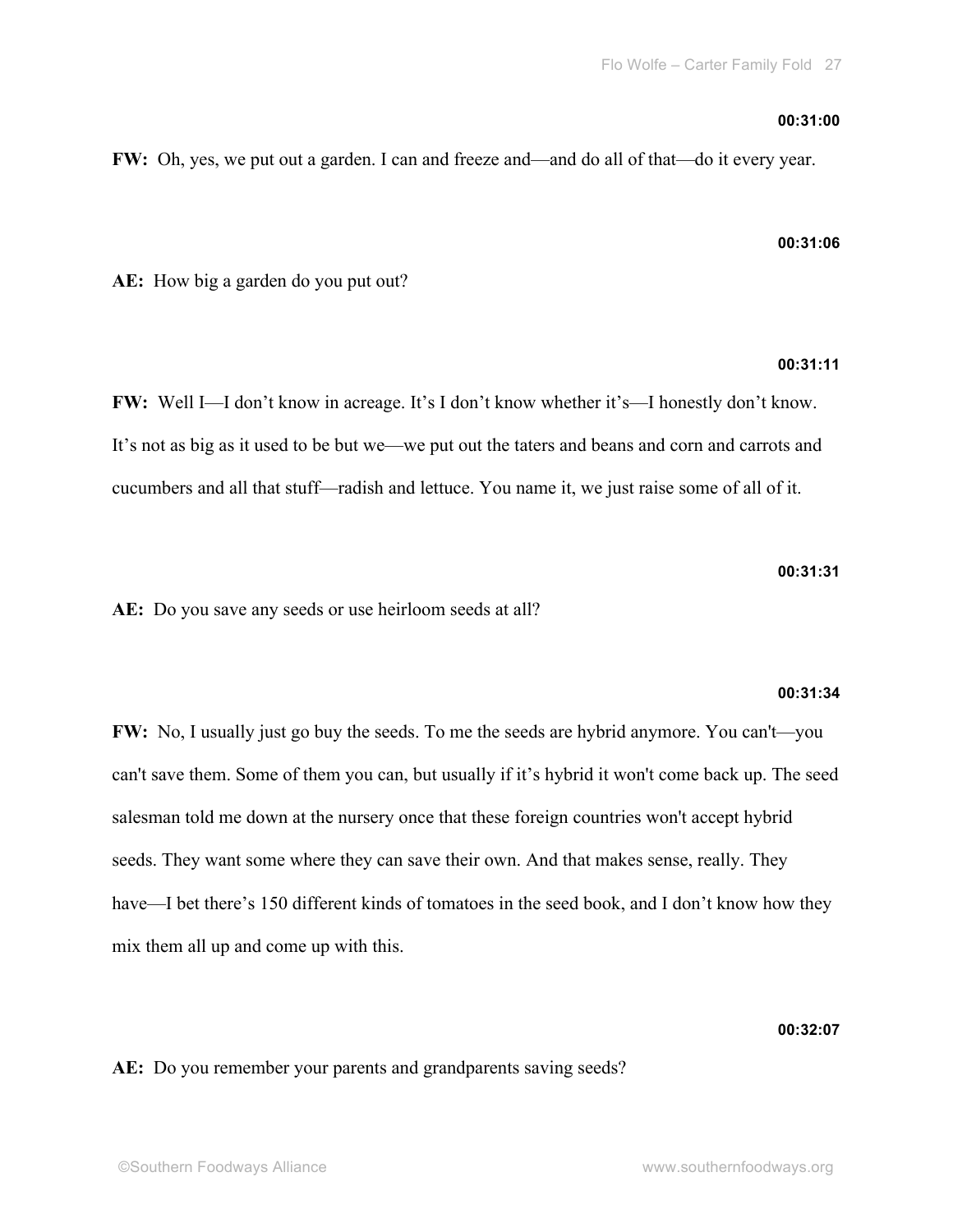#### **00:32:08**

**FW:** Oh, yes, they—they always saved their seeds. My Grandma Miller always said, "Now, when you save your seed, you don't wait until the end of the season. You save your seeds at the first of the year when the—when the vegetables are the best. That's—that's when you save them." And I know the farmers used to always save their tobacco seeds and sow their own tobacco beds. They'd go out and find the great big stalks—two or three of them and put a—I think they put some canvass over it or something, you know, that they'd save that seed, so they'd have it to—for next year.

#### **00:32:43**

**AE:** Have you heard of anybody in the area who has held onto some of those old heirloom seeds?

#### **00:32:48**

**FW:** No, not really. I don't know. There was—I can't think of their name now—somebody that lives in Ohio that come down here and he sent me some—mailed me some unusual gourd seeds, these real scalloped fancy ones. He's a truck farmer up there. And I put them out one year to raise me a few; I saved the seeds, and the next year I was cleaning out the smokehouse and there was one in there that was—they're pretty to keep, but it was all mashed up and I just give that thing a pitch out in the garden, and there was little gourds that come up everywhere. So in the front of the yard, out front I've got a great big round flowerbed. Oh it's a great old big one. I thought, "Well I'll put gourd seeds all on the edge of that, you know, for the edge." Them gourds took all over; there was gourds everywhere. I've never seen so many gourds. I gathered them; I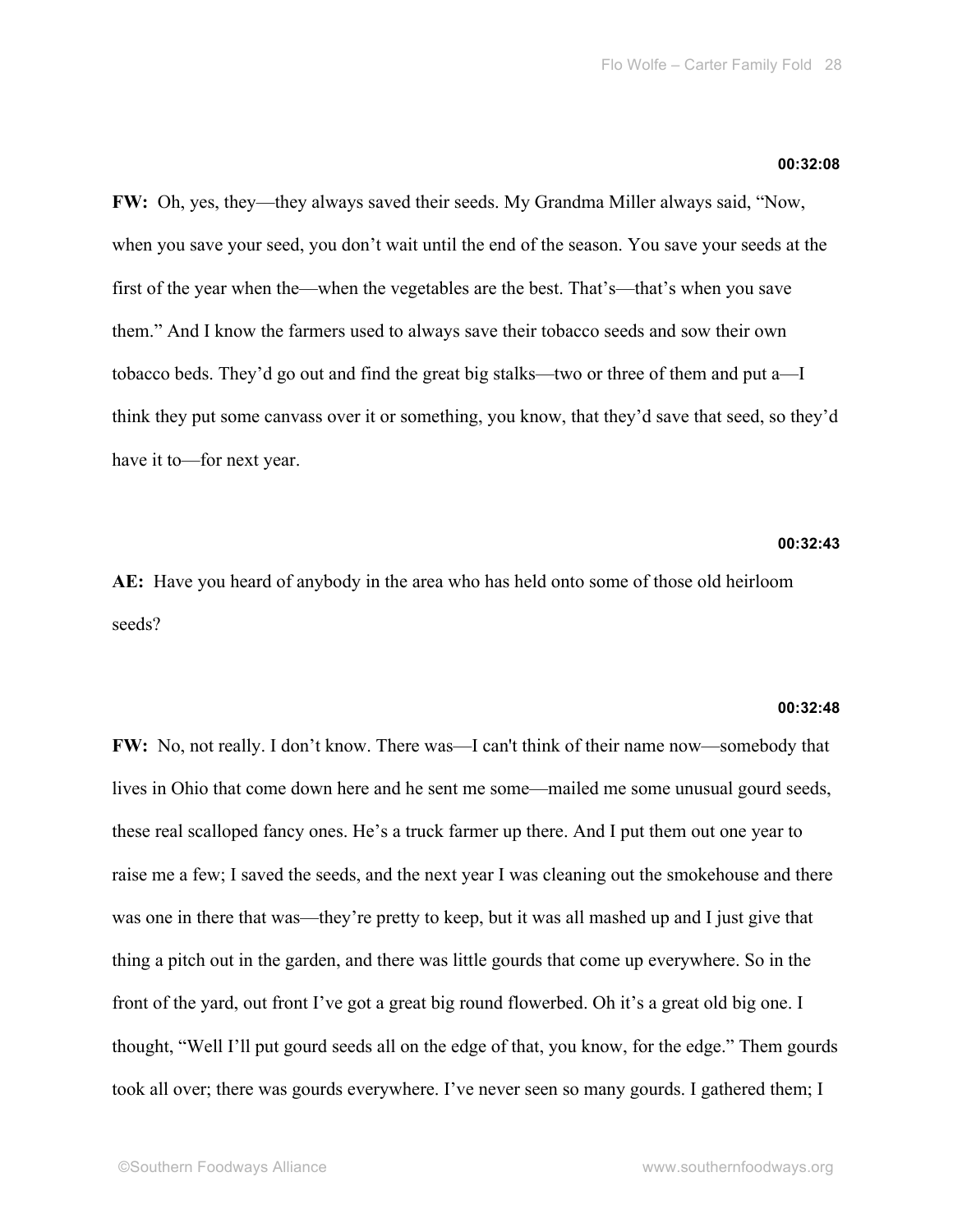took them to church and give them to anybody that wanted them. I brought them down here and give them to people. I took them to my daughter's nursery. She sold some of them. I never seen so many gourds in my life. They were everywhere, and then I just pitched that one out in the garden. I didn't even plant them, but they come up everywhere. **[***Laughs***]** But now I know those seeds will come back. But no, I don't—I don't really save seeds anymore. I guess I should.

#### **00:34:15**

**AE:** Yeah, I think there's a lot of varieties that people are—are rediscovering and bringing back and some that are totally lost anymore.

#### **00:34:22**

**FW:** Well I know the corn we raised for several years, How Sweet It Is. It's really sweet good corn. Last year there wasn't a seed nowhere to be found. These seed companies, what they sell the least of one year, they drop the next year. And a lot of the old beans like you used to get the—well I can't think of it—some of the old varieties. Maybe I'll think of it in a minute. You can't find them no more, unless somebody has saved the seeds. I can't think of the names of them, but there's two or three kinds that people are asking for, and the seed companies don't provide them anymore.

#### **00:35:02**

**AE:** And you mentioned the smokehouse a minute ago. Are you still smoking meat on your property?

## **00:35:04**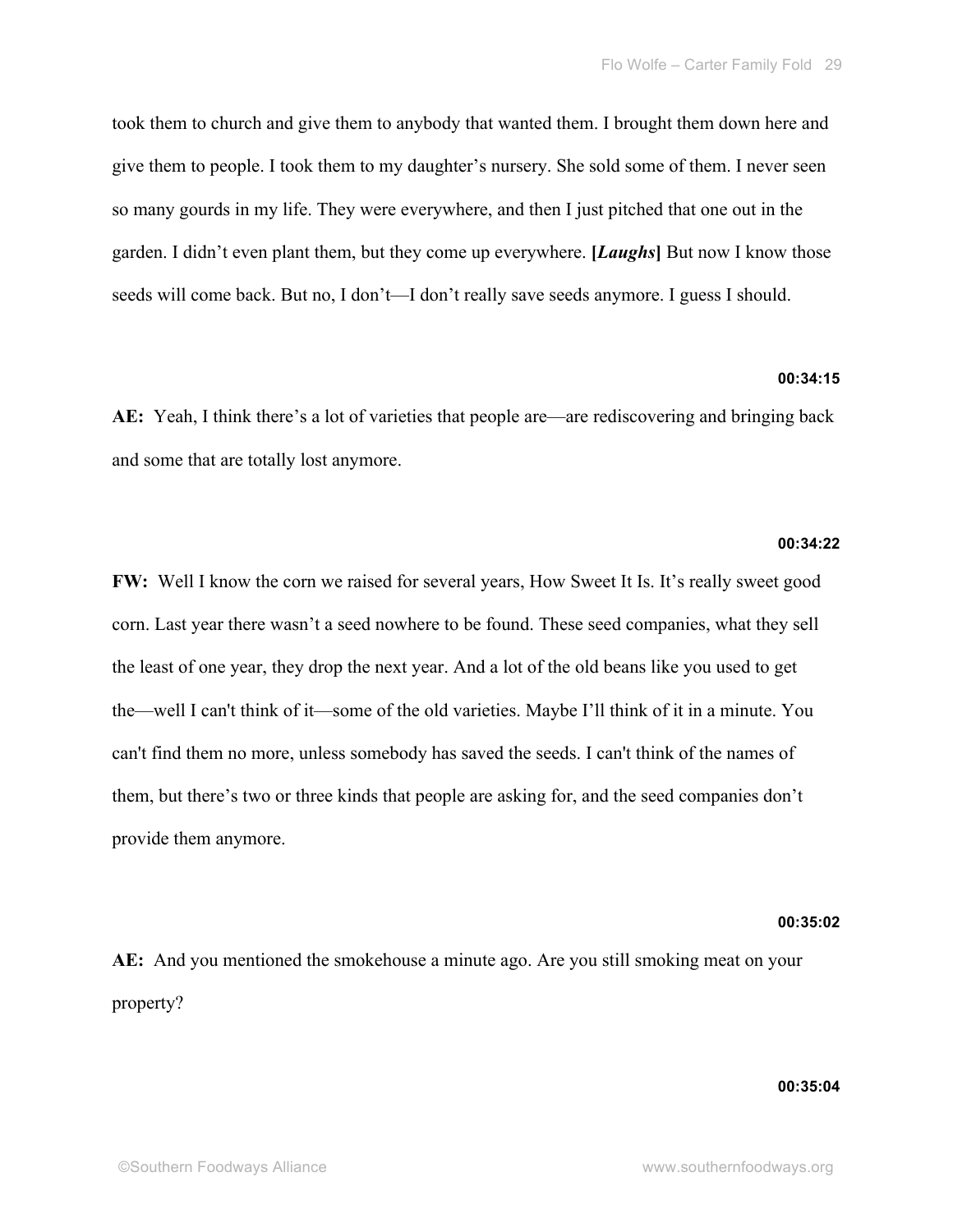**FW:** No. Well once I—we used to kill hogs every year until my husband had to have open heart surgery, and they don't want you to eat much hog meat; so we let the hogs go, and we've not killed hogs here in several years.

**AE:** About how long ago was it that your husband had that surgery?

**FW:** I think it was about seven or eight years ago.

**AE:** Not that long.

**FW:** Yeah, but we—we quit doing the hog meat. That was quite a job. It would take you a week to get all that meat worked up. It really would. But it was good eating.

**AE:** And a lot of it. **00:35:42 FW:** Oh, yeah.

**00:35:26**

**00:35:19**

**00:35:21**

**00:35:25**

**00:35:39**

**00:35:42**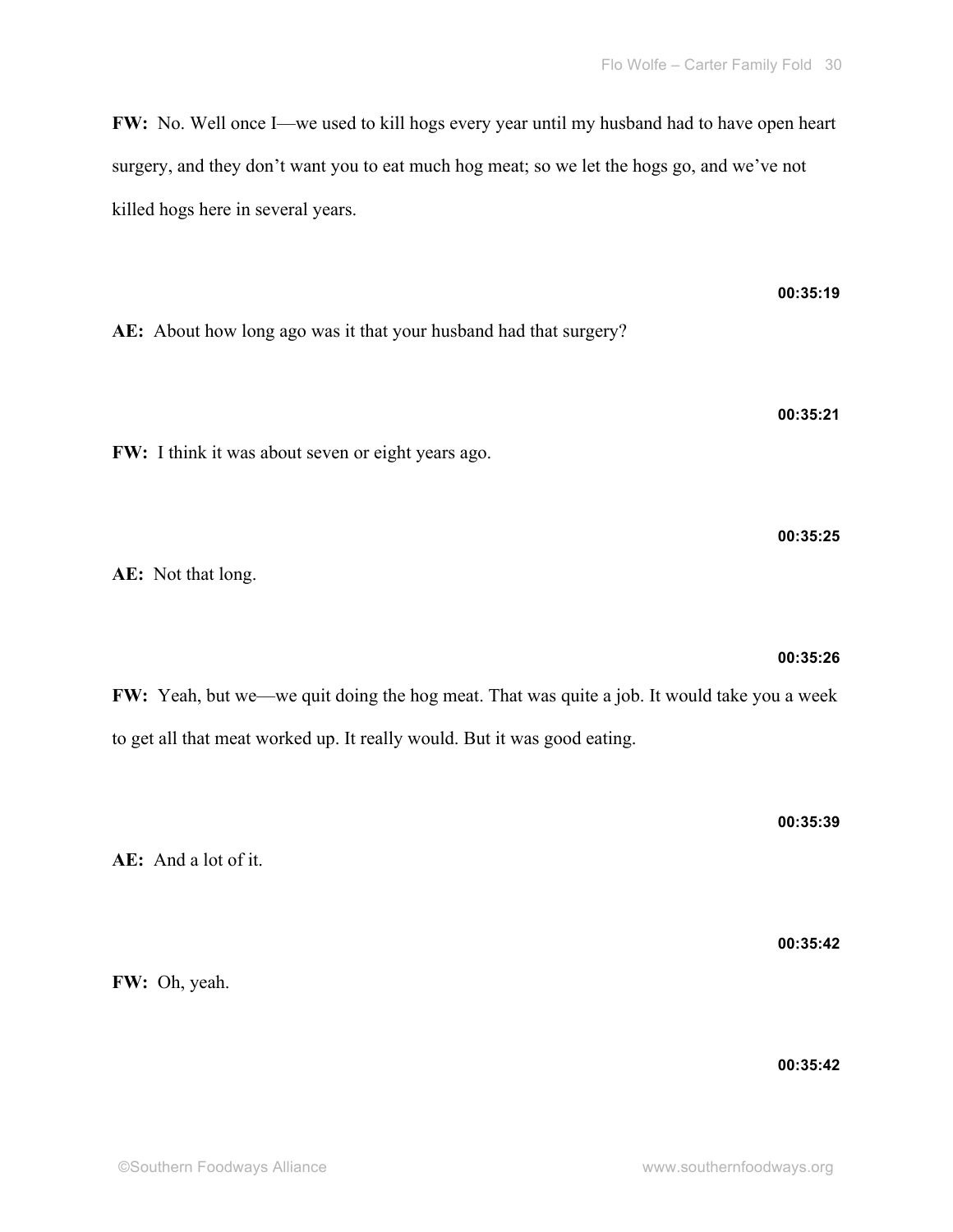**AE:** Are there many people around here that—around Hiltons and Scott County who still do hog killing?

## **00:35:47**

**FW:** Not me. Right now I personally can't think of a one, but I'm sure some of them do. But you know the winters, like this year the weather is just like a yo-yo; it's up and down. These warm days, your meat would probably spoil. It's not the right—right weather for hog killing. I mean you don't want it so cold that it won't take the salt; it won't keep if it gets that cold. But if it gets hot, your meat is going to spoil what you've got salted down in the smokehouse, so the weather is not right.

## **00:36:17**

**AE:** Do you remember the winters being a whole lot different when you were a kid?

#### **00:36:22**

**FW:** Oh, yeah, honey. They were a lot colder. I remember them well. It used to we'd have a snow, and it would be snow all winter long. You know it would just keep on adding on.

### **00:36:29**

**AE:** Yeah, I was talking to somebody last night, actually, who said that y'all don't barely get any snow at all anymore.

## **00:36:33**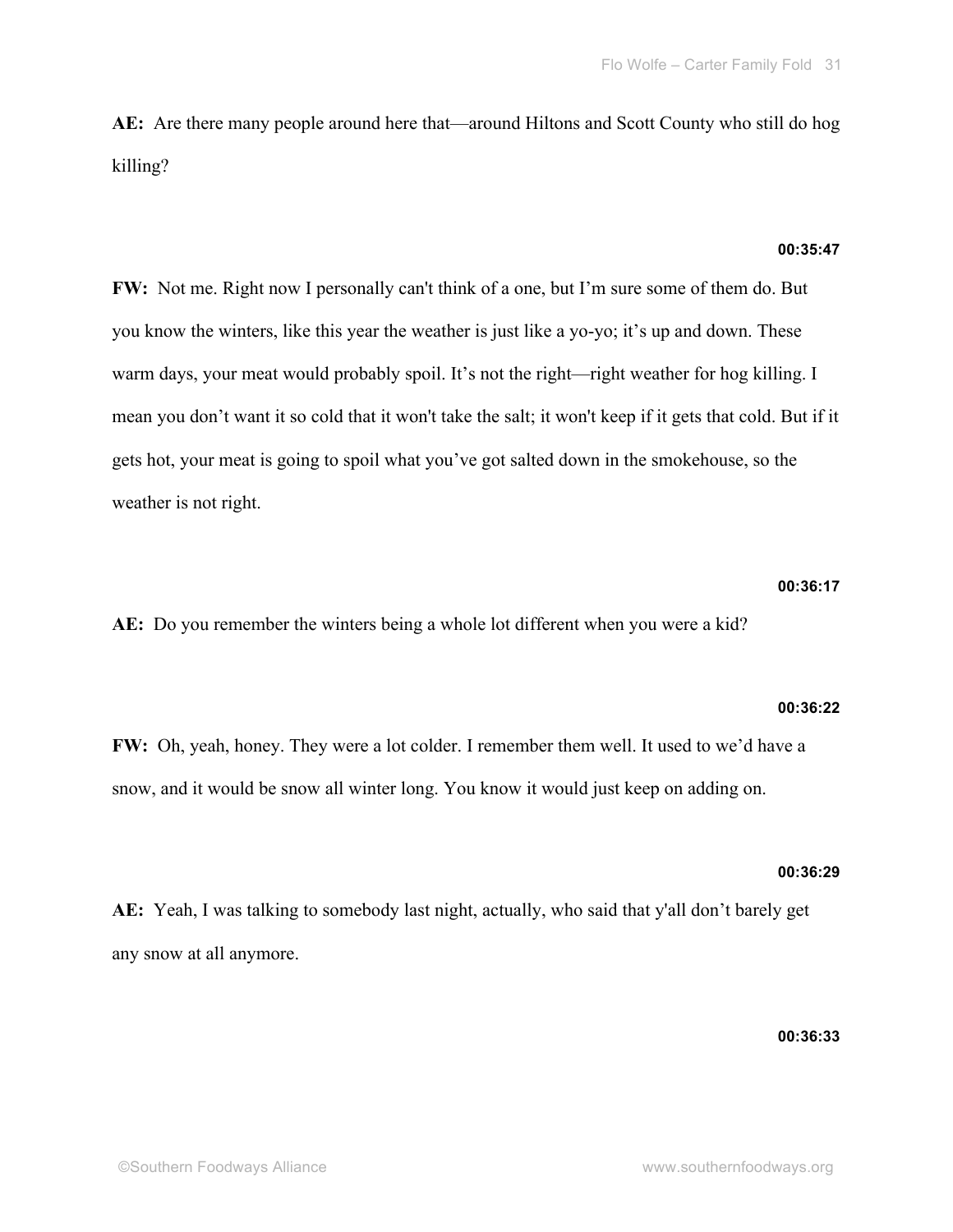**FW:** No, we do well. We get enough for the kids to sleigh ride, you know. We don't get over two or three inches at a time hardly. So I don't know. It's just all a changing.

## **00:36:46**

**AE:** Do you remember when—or maybe your mother still kept her house this way—but without having a refrigerator and icebox and sink, a box in the spring or having the spring house?

#### **00:36:57**

**FW:** No, we always, as far back as I can remember, had a—a refrigerator. It was really small, but our neighbor across the street, they didn't have electricity for years and years after we did, and she would put her Jell-O out in the—the little creek that come out of the mountain. That's how she'd set her Jell-O, and she'd keep her butter out there in the creek and—and her milk and it kept it cool enough because it was cool mountain water. But we always, as far back as I can remember, had the refrigerator. But I remember we used to have the old woodstoves. I remember before we got the electric stove.

### **00:37:36**

**AE:** Has the water changed around here very much?

#### **00:37:40**

**FW:** Yeah, we used to always get the water out of the mountain stream. It's a big reservoir, and it provided water for about thirteen families. And then the city water come through, and people got to getting on it; and then some of the older people that maintained the water, they died off and the youngins didn't have no interest, and there'd be a leak that come and nobody would fix it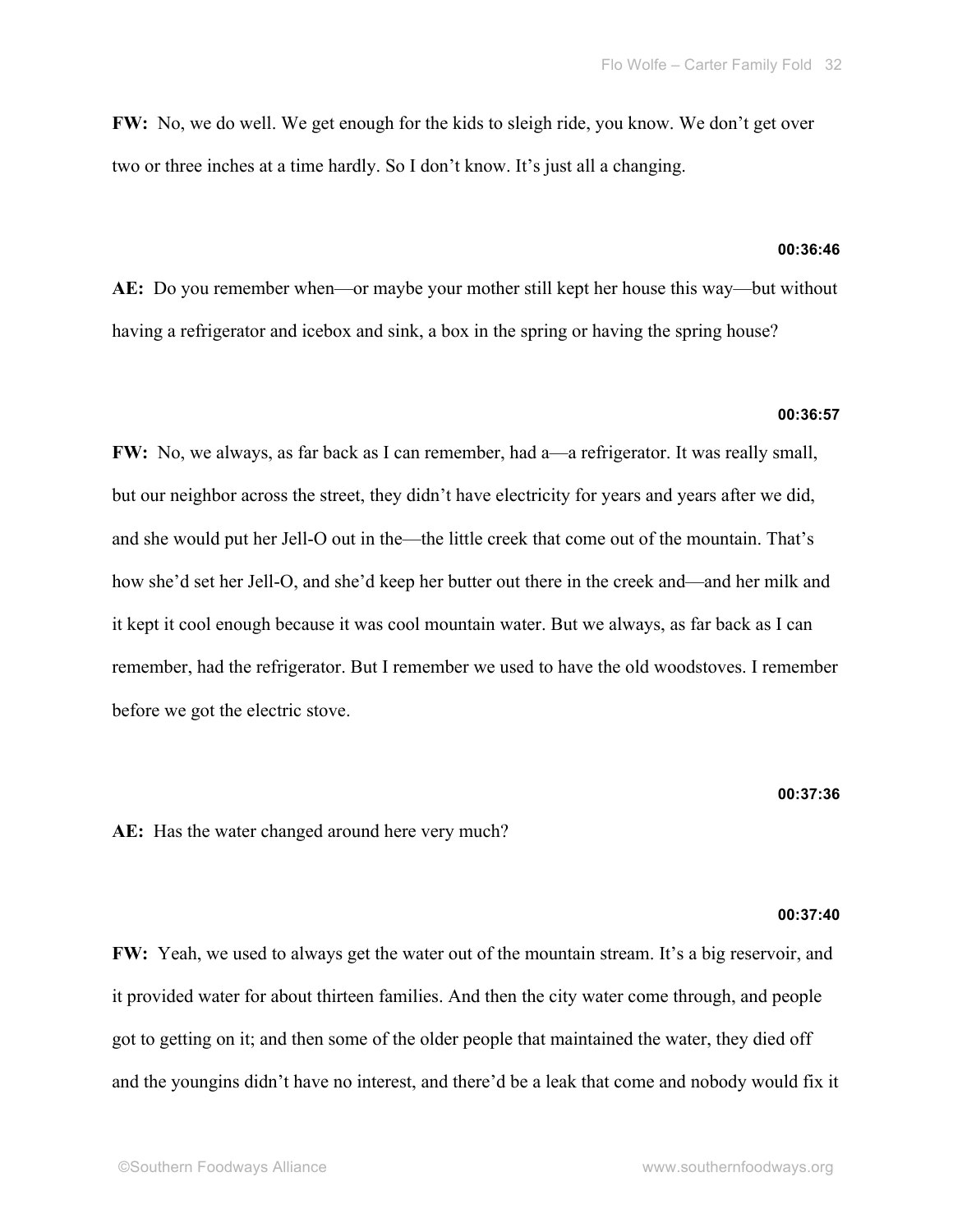so finally the mountain water just—we—it just—everybody just got lazy and we lost it. And this city water, I can't hardly stand to drink it. It don't taste like the mountain water. I don't like it. I use it, but I don't like it. But we used to have a well over at the house, and we'd, you know, put the bucket down in it and pull the water out, and the neighbors would come and get water and and I've often wondered, I say there's still water in that well. We should just have it tested and see how—if it's still good. But it's just—before the well laws, the back of the house, they built a garage and now the well is in the back corner of the garage covered over with a bunch of other stuff. But the well always provided us with plenty of water. That was at Mother's house—A. P.'s house.

## **00:38:53**

**AE:** Well is there any one thing about your growing up years here in—in Hiltons that—that stands out, whether it's food or music or—or family or a combination of the three?

#### **00:39:06**

**FW:** Well it—it seemed like, you know, we've always had really, really good neighbors. Any of them would do anything for you, and it's still that a-way today. I don't care. Ask anybody I know for anything, and they'll come to your assistance and, thus, we always had playmates, cousins and kids to play with. We'd entertain ourselves. I mean we'd go play in the creek and catch crawdads, or we'd climb up in the mountain and—and—or walk up and down the railroad track over the river swimming. We entertained ourselves and that's—I guess that's about it.

#### **00:39:42**

**AE:** And what about the Fold here? What do you think the future of the Carter Family Fold is?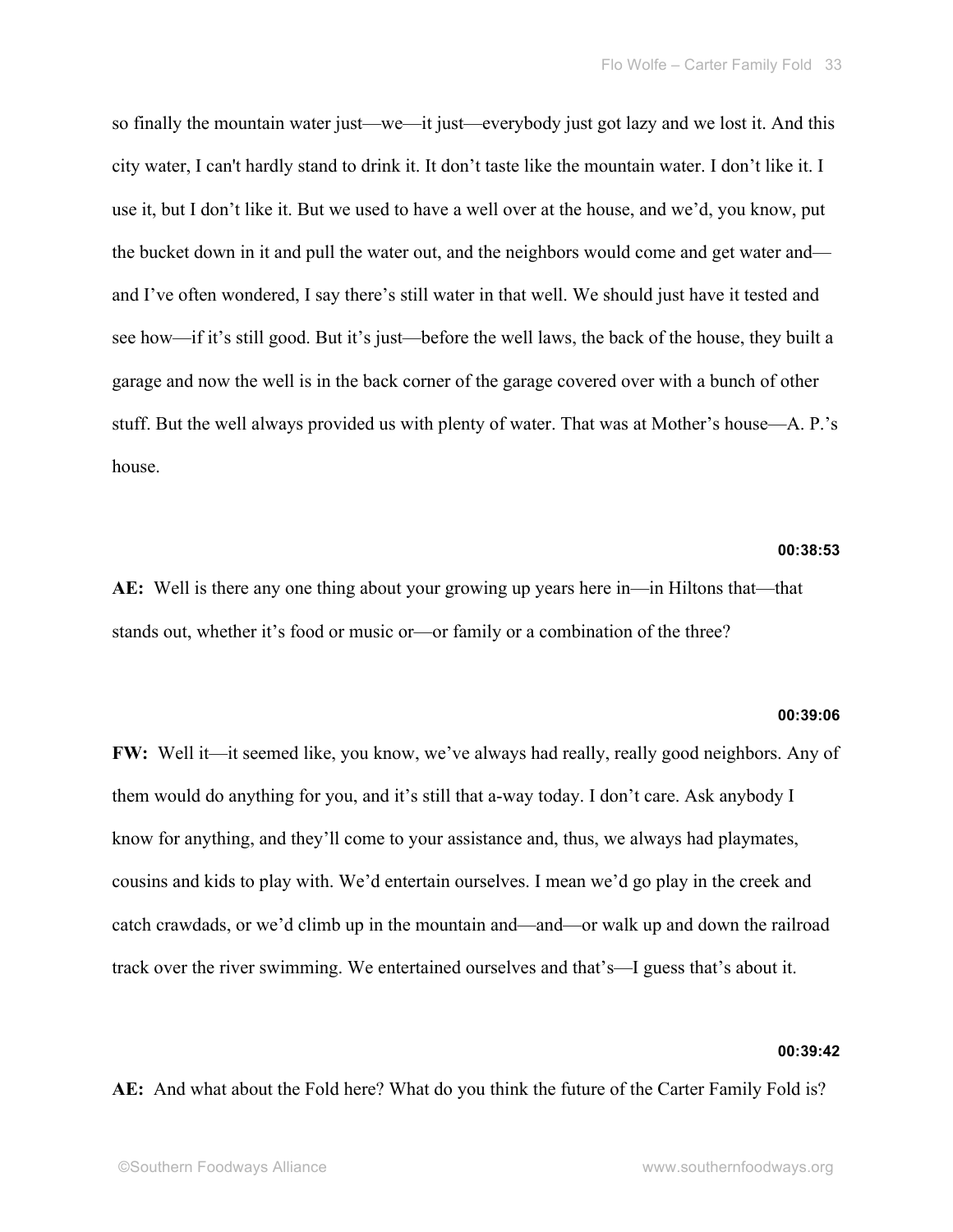#### **00:39:45**

**FW:** Well I—the way the economy is, I don't know. I hope it holds on, but we'll just have to wait and see. So far, it's been holding up, you know, fairly well. But nobody knows what the future holds.

### **00:40:00**

**AE:** Do you have some—in the years that you've been working here, do you have some favorite moments of—of musicians that played or happenings that happened here?

## **00:40:06**

**FW:** Well, honey, like I said earlier, if—I don't pay much attention to the music. If—if I know the words—I listen at the words. But no, I can't—I always enjoyed June and John and—and Helen and them when they come, you know, the family and—and Sara and Maybelle, what few times they were here I—you know, enjoyed having them, but I can't tell that I like one any better than the other.

#### **00:40:39**

**AE:** Now when June and John would come to town, was it the feeling of—of famous you know—?

#### **00:40:46**

**FW:** No, I think that's the reason why they liked to come. They just—I mean people didn't bother them. They didn't run up there and flash pictures in their face, and they could walk up and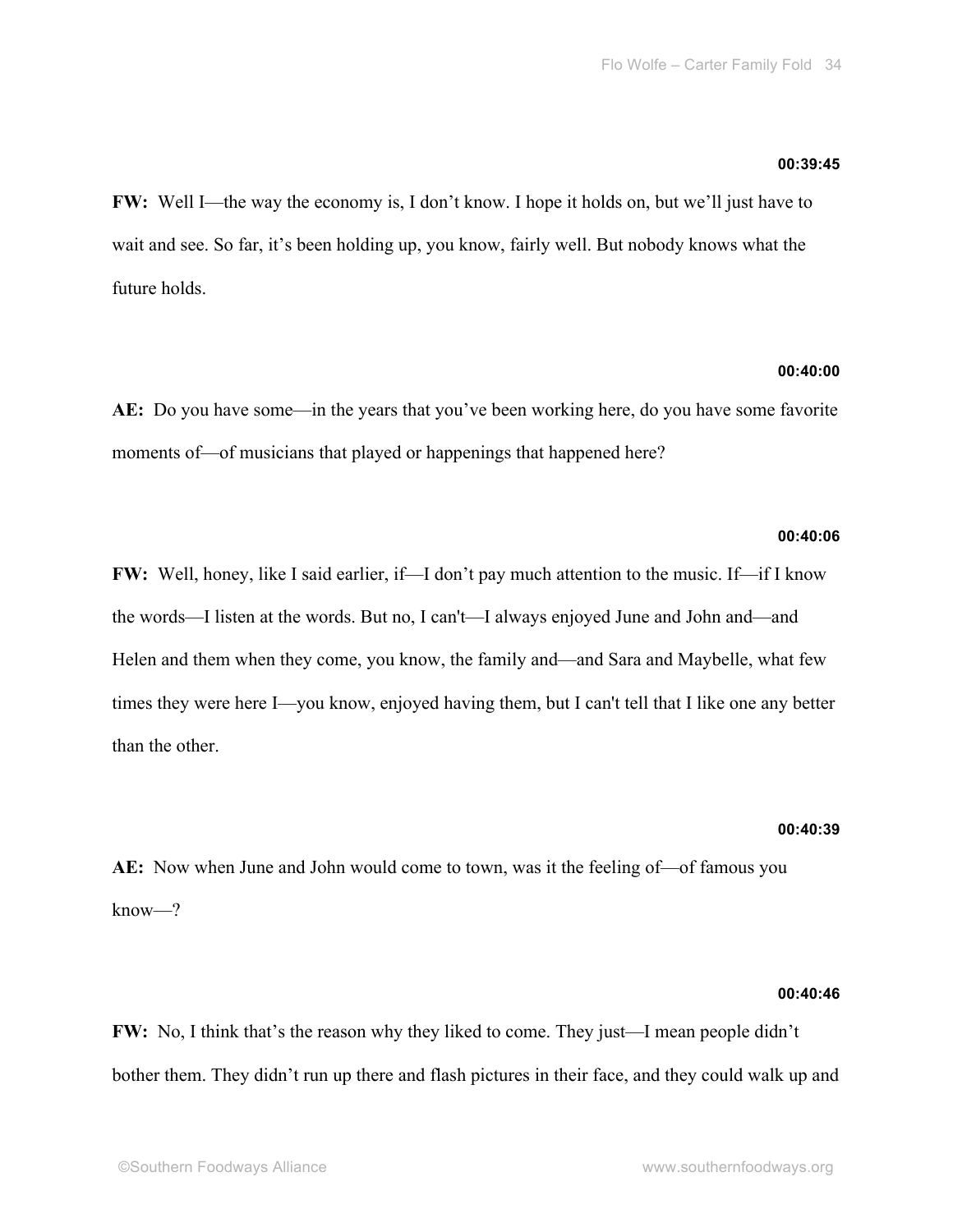down the road if they wanted to. They could go over to the river, and they just accepted them as another neighbor. They didn't hound them to death. I think that's why they liked to come up here. As a matter of fact, I know my daughter-in-law, Angie, she—they were living over at Mother and Daddy's house at the time and something—I had to go up to June's for one morning. I don't know whether it was something I had to take her or something she called she needed or something. I said, "Angie—," it's real early one morning, and I says, "Come and go with me. You've never met June and John, and I'll take you up there." And she said, "Lord, I'm not cleaned up, I don't have my makeup on." I says, "It don't matter. They don't care." So we went in the back door, and John was sitting there at the table, and he got to talking to her and my daughter was a nurse. And June come through. She had on a flannel gown, and she had some kind of rash on her stomach. She took her gown up and had Angie looking at her rash. I mean they were just so down to earth. She says, "I can't believe that." She says, "They don't—they just act like everybody else." And but that's how they did here. They didn't, you know, when people come they didn't—they just come up here, I think, to get away from the public.

## **00:42:05**

**AE:** Did they stay here for long spells at a time?

#### **00:42:08**

**FW:** Yeah, sometimes they stayed two or three weeks. Just whenever they got the notion to come and they—they liked to go out to the old antique stores and—and John would go sometimes to the pawnshops. And June, we'd go to yard sales sometimes and go out and eat, but, you know, they didn't—to see them, you wouldn't even think that—they was just like everybody else. They didn't act any differently.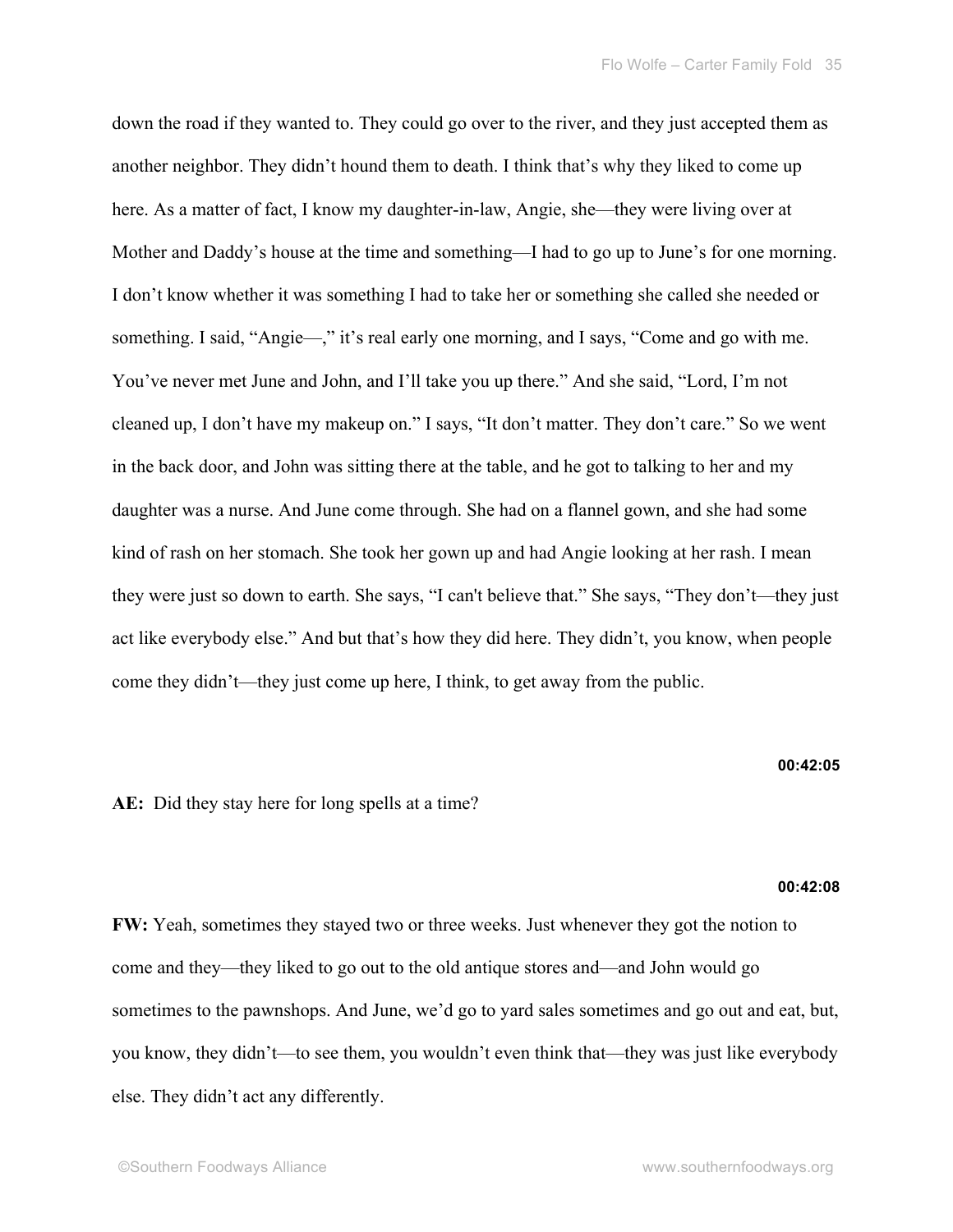**AE:** Are there some restaurants around here close by that y'all go to or used to go to?

## **00:42:38**

**FW:** Well there used to be a tearoom in Gate City. Of course it's out of business. And June used to like to go down there and eat and—and I never did really go out and eat with John. I don't know—and we'd go over, I think, over at Teddy's at Nickelsville [Virginia] sometime and eat. Of course Teddy is a relative. I can't get in my mind how he is; he's a cousin on Mommy Jake's [Sara Carter's] side, and of course Mommy Jake and Maybelle are first cousins. Everybody that's kin to one of them is kin to all of them. We'd go to the Golden Corral sometimes. My family—as a matter of fact, the—if the weather is right and we've got a cow having problems, and if she don't decide to calf in the morning, we're going to take my family and go over there and eat for John's birthday. So the cow is going to call the shots tomorrow.

**00:43:31**

**AE:** Now and June did that cookbook, *Mother Maybelle's Cookbook*.

**00:43:34**

**FW:** Yeah.

#### **00:43:35**

**AE:** Do you remember when she had that idea and what—what it was like when it came out?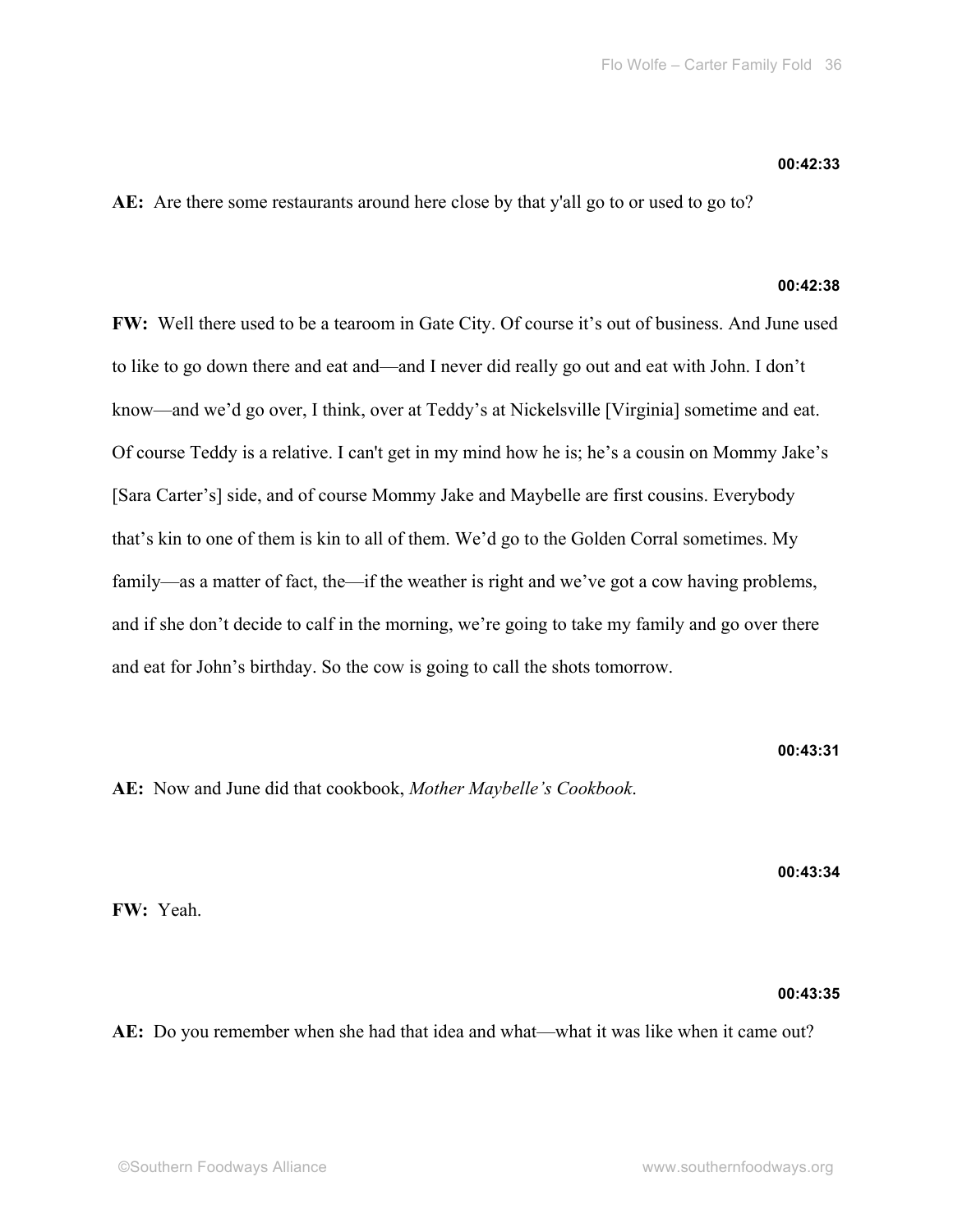#### **00:43:40**

**00:43:44**

**FW:** I've got the book, but I can't remember that much about it.

**AE:** Do you ever cook from it?

## **00:43:45**

**FW:** Why, Lordy, no. I've got a shelf full of cookbooks and hardly ever open any of them, honey. I really don't. I did cut something out of the paper last Sunday and tried it. Let me see if I can think of what it was. I can't even remember—something and they didn't like it that well. No, I usually just do the same old thing, just I don't try too many new recipes. My little old granddaughters seemed to like—they like to cook. They're always—the fourteen-year-old and one of the twelve-year-olds, they'll get something new and try it.

#### **00:44:23**

**AE:** Is it surprising to think that, you know, that your family is known as being the First Family of Country Music, but then they're also getting, you know, with June's cookbook and the cookbook that is sold here at the Fold, that the food is getting, you know, just as much recognition anymore?

#### **00:44:39**

**FW:** I'll tell you somebody that loves to cook and is an excellent cook is nobody but John Carter Cash [June carter and Johnny Cash's son]. He—he told me that growing up he wanted to be a—a chef. He said June and John, they'd take him out to eat at these nice restaurants in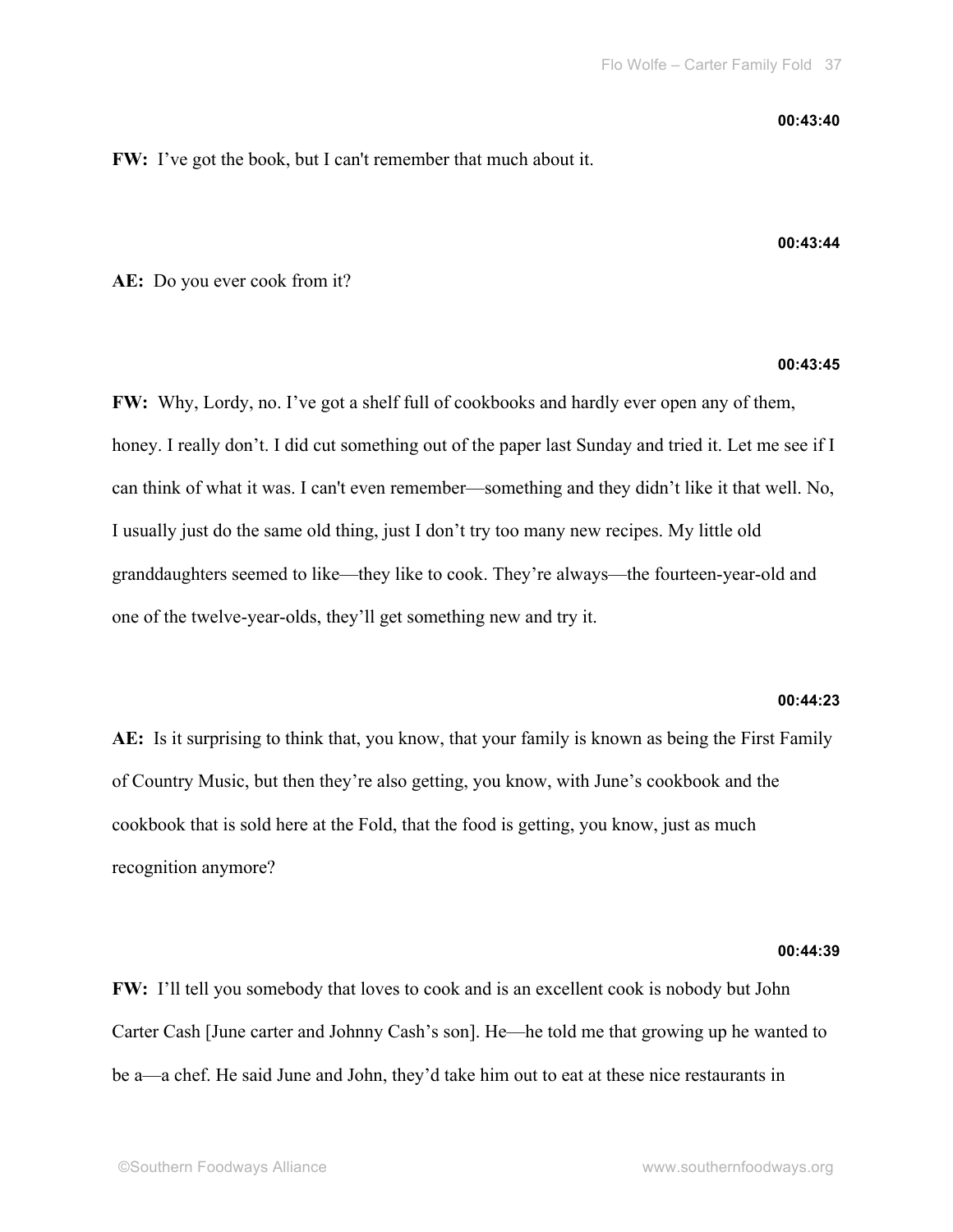Nashville and said he'd wander off and end up back in the kitchen every time watching them. But he's up here about a—I guess it's two years ago. I went up there one morning, and they was eating breakfast, and he said, "Here, Flo. Try this sausage." He had killed a wild boar hog and made sausage. That was some of the best sausage I ever put in my mouth. Now he is a good cook. He really is, and he likes to cook.

**AE:** What about Roseanne? Do you know anything about her cooking?

**FW:** No, I haven't been around them that much, honey. I don't know if they can cook or not.

**AE:** All right.

**FW:** But June—June could cook good and Helen could cook, and I presume that Anita could but they—they could cook. And Maybelle could cook. They all could.

**AE:** Did you like Janette's chow-chow? I know she was real well known for that.

**00:45:51**

**00:45:48**

**00:45:32**

**00:45:32**

**00:45:21**

**00:45:24**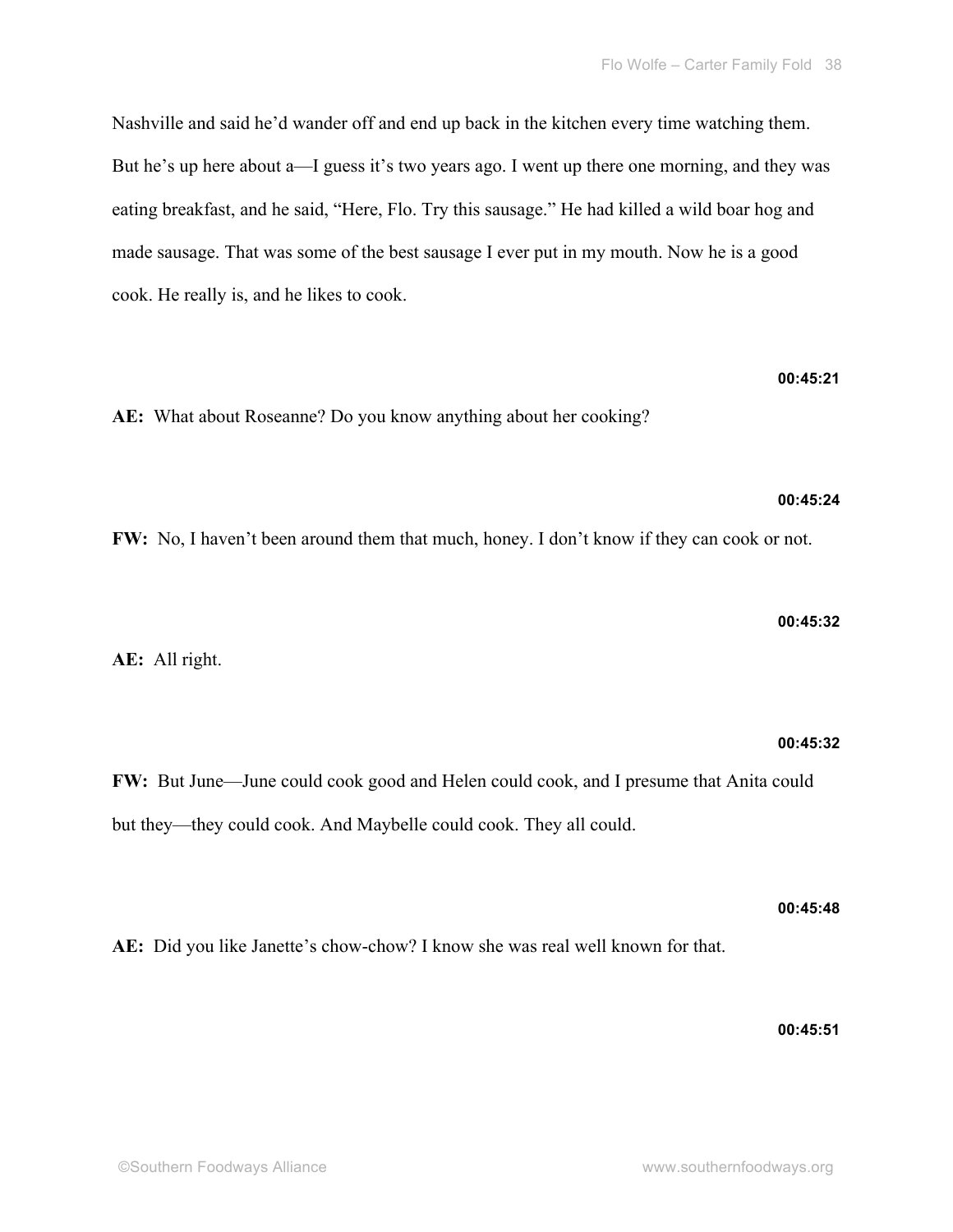**FW:** Yeah. Yes, her chow-chow is good, and I use that same recipe and her chow-chow recipe was her mother-in-law's recipe, I believe, Ocie Jett, and I used to make chow-chow every year and my son loved it. When he got married, I gave my daughter-in-law the recipe, and I said, "Angie, you can start making it now. I've had it with chow-chow." I've not made it since **[***Laughs***]**—since they got married. I passed it onto her. But Angie's mother cans and cooks a lot of stuff, and if I need a jar of chow-chow, I call my daughter-in-law's mother and—and she'll send me a jar. **[***Laughs***]** So she provides me with it.

## **00:46:31**

**AE:** Well is there anything that we haven't talked about that I wouldn't know to ask or something that you want to make sure to ask?

**FW:** I don't know, honey. I'm tired and my mind is dull. I can't—can't even think right now hardly.

# **00:46:45**

**AE:** Well you've had a long day I know, and I've kept you here long, so—.

**FW:** Well that's okay.

**AE:** But I appreciate you sitting with me, Flo. I've enjoyed it.

# **00:46:38**

## **00:46:47**

## **00:46:48**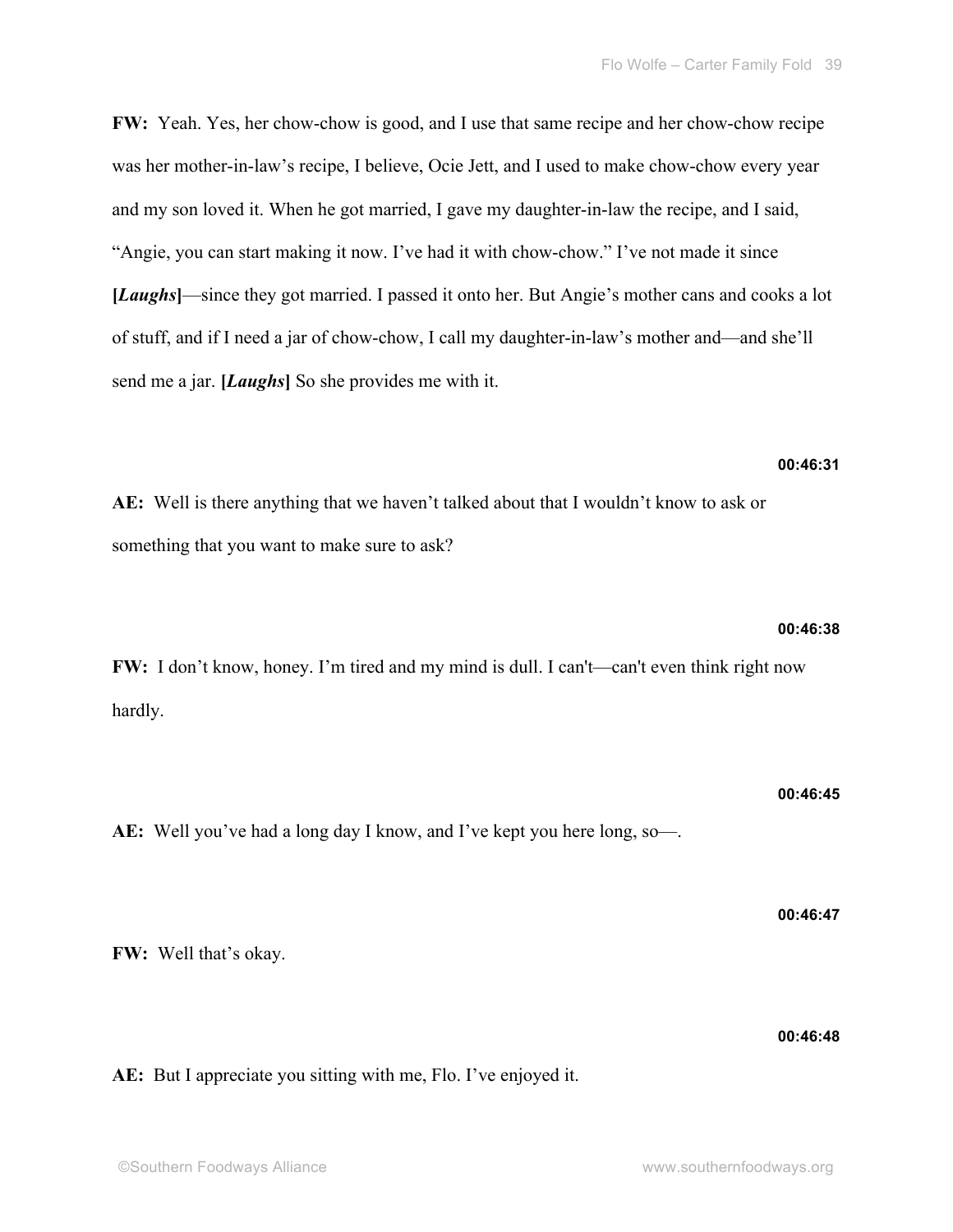| FW: Well I'm glad you have.                    | 00:46:52 |
|------------------------------------------------|----------|
| AE: Thank you.                                 | 00:46:53 |
| FW: I did. I don't know if you wanted to know- | 00:46:54 |

**[End Flo Wolfe-1 Interview]**

**[Begin Flo Wolfe-2 Interview]**

## **00:00:01**

**00:46:56**

**Flo Wolfe:** And I've not made it since she died, and you might already have it. I guess you can read this: Ribbon Salad? It's a Jell-O salad, and it's three colors; it's red, white in the middle, and green. It's pretty. I don't know if—I think it's all there. Are you using recipes or anything? But this—this was—we called—Gladys, my oldest daughter started calling her Gi-Gi, so we all call her Gi-Gi, like I called Sara "Mommy Jake." So Gi-Gi is Gladys, but that's one of her recipes.

**00:00:35**